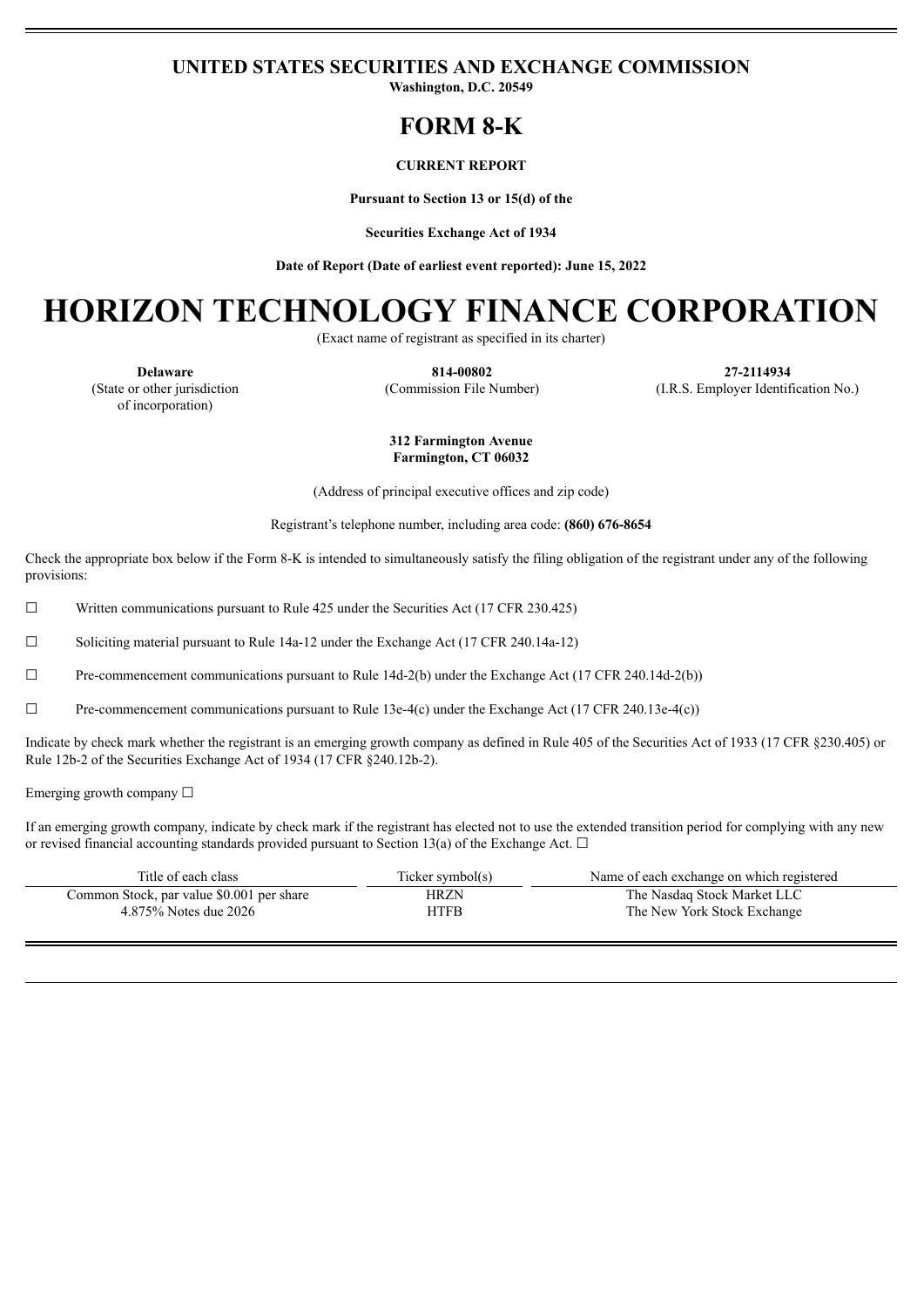#### **Item 1.01. Entry into a Material Definitive Agreement.**

On June 15, 2022, in connection with a previously announced public offering, Horizon Technology Finance Corporation (the "Company") and U.S. Bank Trust Company, National Association, as trustee (the "Trustee"), entered into a Fourth Supplemental Indenture (the "Fourth Supplemental Indenture") to the Indenture, dated March 23, 2012, between the Company and the Trustee (together with the Fourth Supplemental Indenture, the "Indenture"). The Fourth Supplemental Indenture relates to the Company's issuance, offer and sale of \$50.0 million in aggregate principal amount of its 6.25% Notes due 2027 (the "Notes").

The Notes will mature on June 15, 2027, unless previously redeemed or repurchased in accordance with their terms. The interest rate of the Notes is 6.25% per year and will be paid quarterly in arrears on March 30, June 30, September 30 and December 30 of each year, commencing September 30, 2022. The Notes are the Company's direct unsecured obligations and rank *pari passu* with the Company's existing and future unsecured, unsubordinated indebtedness, including the Company's 4.875% Notes due 2026 (the "2026 Notes"); senior to any series of preferred stock that the Company may issue in the future; senior to any of the Company's future indebtedness that expressly provides it is subordinated to the Notes; effectively subordinated to all of the Company's existing and future secured indebtedness (including indebtedness that is initially unsecured to which the Company subsequently grants security), to the extent of the value of the assets securing such indebtedness, including, without limitation, borrowings under the Company's revolving credit facility with KeyBank National Association (the "Key Facility"), the Company's secured credit facility with New York Life Insurance Company (the "NYL Facility," together with the Key Facility, the "Credit Facilities"), and the 2019-1 Securitization; and structurally subordinated to all existing and future indebtedness and other obligations of any of the Company's existing or future subsidiaries.

The Notes may be redeemed in whole or in part at any time or from time to time at our option on or after June 15, 2024, upon not less than 30 days nor more than 60 days written notice by mail prior to the date fixed for redemption thereof, at a redemption price of \$25 per Note plus accrued and unpaid interest payments otherwise payable for the then-current quarterly interest period accrued to the date fixed for redemption.

The Indenture contains certain covenants, including covenants requiring the Company to comply with Section  $18(a)(1)(A)$  as modified by Section  $61(a)(2)$ of the Investment Company Act of 1940, as amended (the "1940 Act"), or any successor provisions, to comply with Section  $18(a)(1)(B)$  as modified by Section 61(a)(2) of the 1940 Act, or any successor provisions, whether or not the Company continues to be subject to such provisions of the 1940 Act, but giving effect, in either case, to any exemptive relief granted to the Company by the Securities and Exchange Commission (the "SEC") and certain other exceptions, and to provide financial information to the holders of the Notes and the Trustee if the Company should no longer be subject to the reporting requirements under the Securities Exchange Act of 1934, as amended. These covenants are subject to important limitations and exceptions that are set forth in the Indenture.

The Notes were offered and sold in an offering registered under the Securities Act of 1933, as amended, pursuant to the Company's registration statement on Form N-2 (Registration No. 333-255716) previously filed with the SEC, as supplemented by a preliminary prospectus supplement dated June 8, 2022 and a final prospectus supplement dated June 8, 2022. This Current Report on Form 8-K shall not constitute an offer to sell or a solicitation of an offer to buy any securities, nor shall there be any sale of these securities in any state or jurisdiction in which such an offer, solicitation or sale would be unlawful prior to registration or qualification under the securities laws of any such state or other jurisdiction. The transaction closed on June 8, 2022.

The Company intends to use the net proceeds of this offering to repay indebtedness (which may include the Key Facility) and for the general corporate purposes of us and our subsidiaries. Pending such use, we may use the net proceeds to invest the net proceeds of this offering to temporarily repay borrowings under our Credit Facilities or may invest the net proceeds primarily in cash, cash equivalents, U.S. Government securities and high-quality debt investments that mature in one year or less from the date of investment.

The foregoing descriptions of the Fourth Supplemental Indenture and the Notes do not purport to be complete and are qualified in their entirety by reference to the full text of the Fourth Supplemental Indenture and the form of global note representing the Notes, respectively, each filed or incorporated by reference as exhibits hereto and incorporated by reference herein.

#### Item 2.03 – Creation of a Direct Financial Obligation or an Obligation Under an Off-Balance Sheet Arrangement of a Registrant

The information set forth under Item 1.01 of this Form 8-K is incorporated herein by reference.

#### **Item 9.01. Financial Statements and Exhibits**

(d) Exhibits.

| <b>Number</b> | <b>Exhibit</b>                                                                                                                                                                                                                                                                                         |  |  |
|---------------|--------------------------------------------------------------------------------------------------------------------------------------------------------------------------------------------------------------------------------------------------------------------------------------------------------|--|--|
| 4.1           | Indenture, dated as of March 23, 2012, between the Registrant and U.S. Bank National Association (Incorporated by reference to<br>Exhibit $(d)(7)$ of the Company's Post-Effective Amendment No. 2 to the Registration Statement on Form N-2, File No. 333-178516,<br><u>filed on March 23, 2012).</u> |  |  |
| 4.2           | Fourth Supplemental Indenture, dated as of June 15, 2022 between the Registrant and U.S. Bank Trust Company, National Association.                                                                                                                                                                     |  |  |
| 4.3           | Form of Global Note (included in Exhibit 4.2).                                                                                                                                                                                                                                                         |  |  |
| 5.1           | <b>Opinion of Dechert LLP.</b>                                                                                                                                                                                                                                                                         |  |  |
| 23.1          | Consent of Dechert LLP (included in Exhibit 5.1 hereto).                                                                                                                                                                                                                                               |  |  |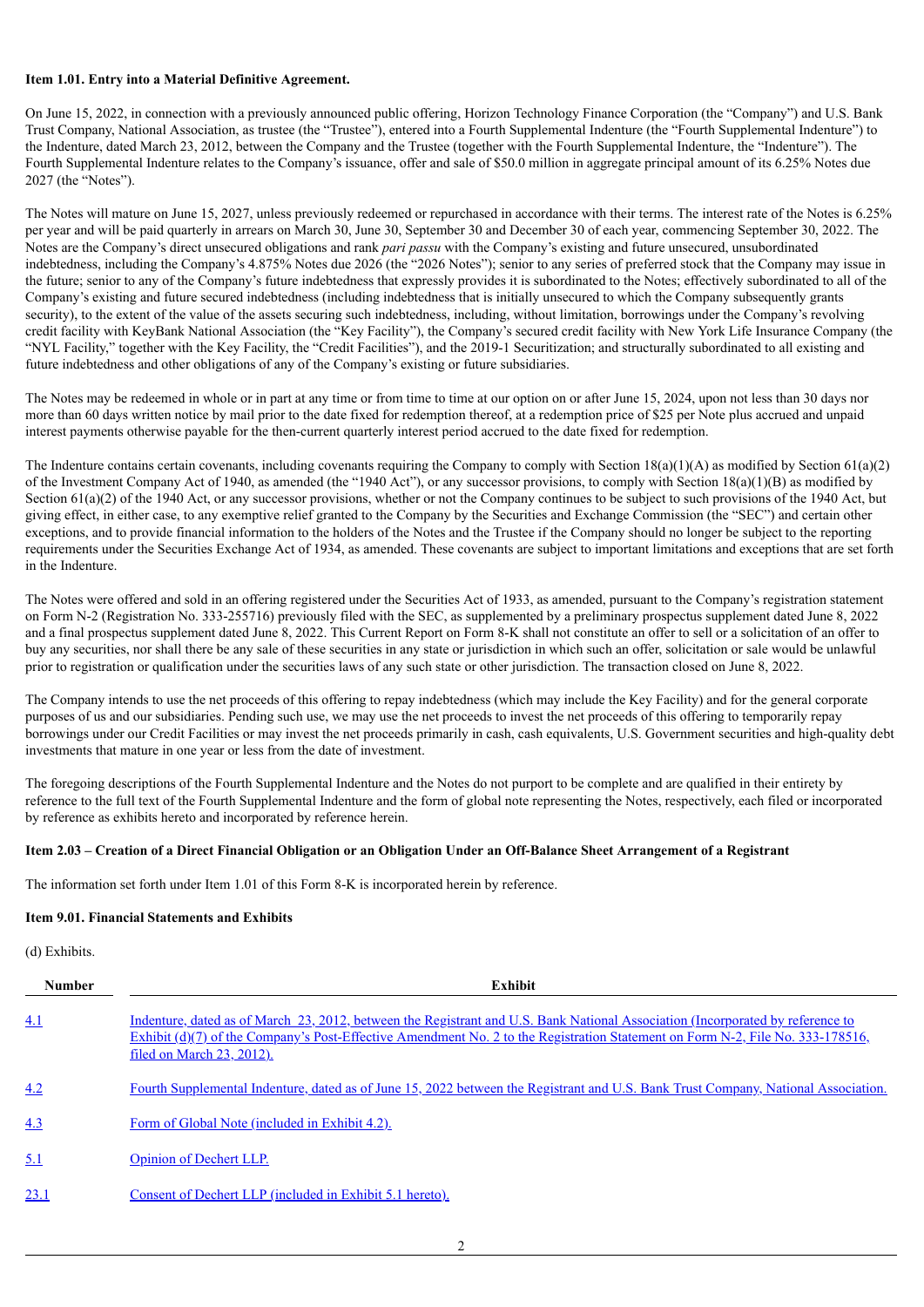#### **SIGNATURE**

Pursuant to the requirements of the Securities Exchange Act of 1934, the Registrant has duly caused this report to be signed on its behalf by the undersigned hereunto duly authorized.

Date: June 15, 2022 HORIZON TECHNOLOGY FINANCE CORPORATION

By: /s/ Robert D. Pomeroy, Jr.

Robert D. Pomeroy, Jr. *Chief Executive Of icer*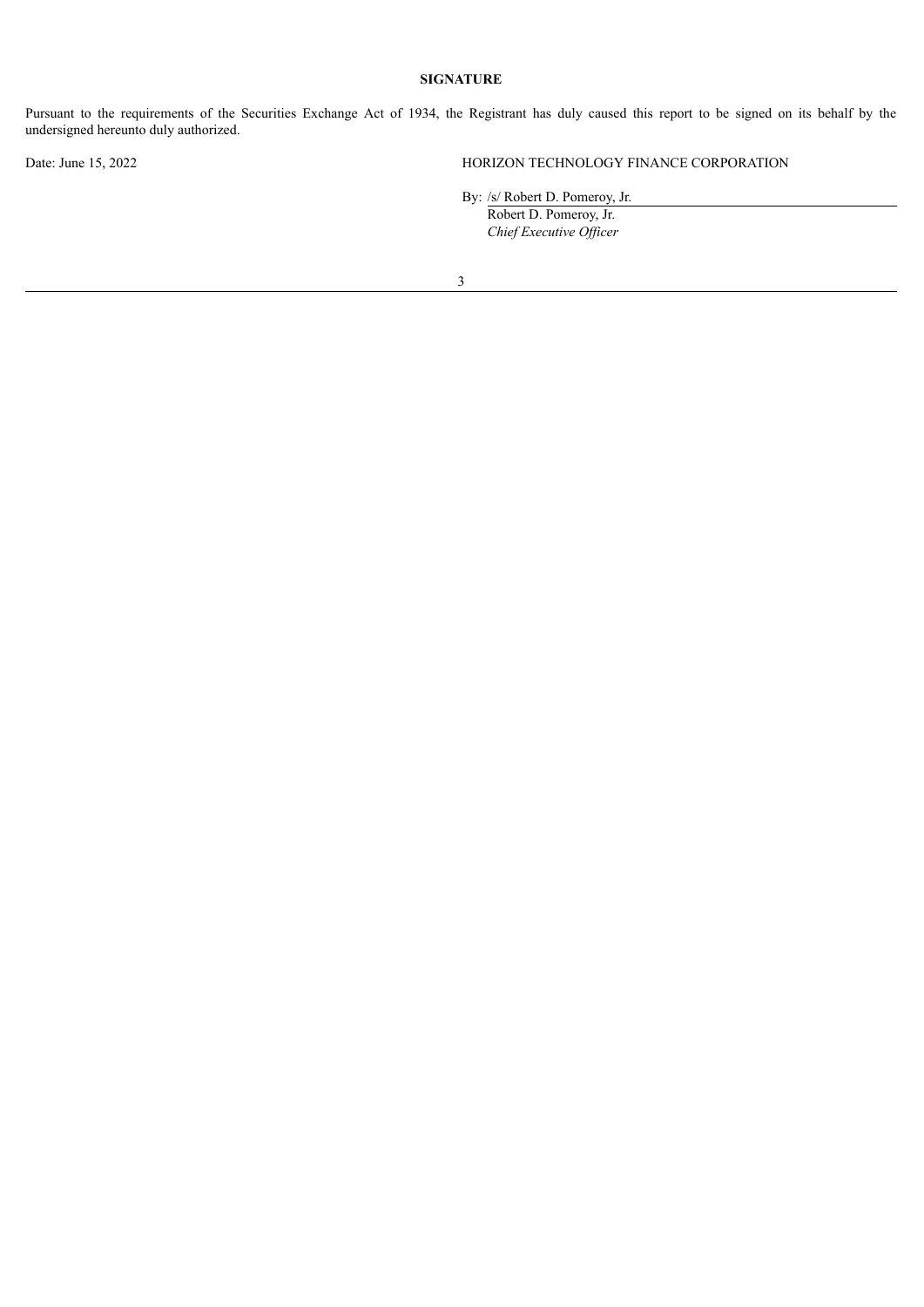#### **FOURTH SUPPLEMENTAL INDENTURE**

#### **between**

#### <span id="page-3-0"></span>**HORIZON TECHNOLOGY FINANCE CORPORATION**

**and**

#### **U.S. BANK TRUST COMPANY, NATIONAL ASSOCIATION,**

**as Trustee**

**Dated as of June 15, 2022**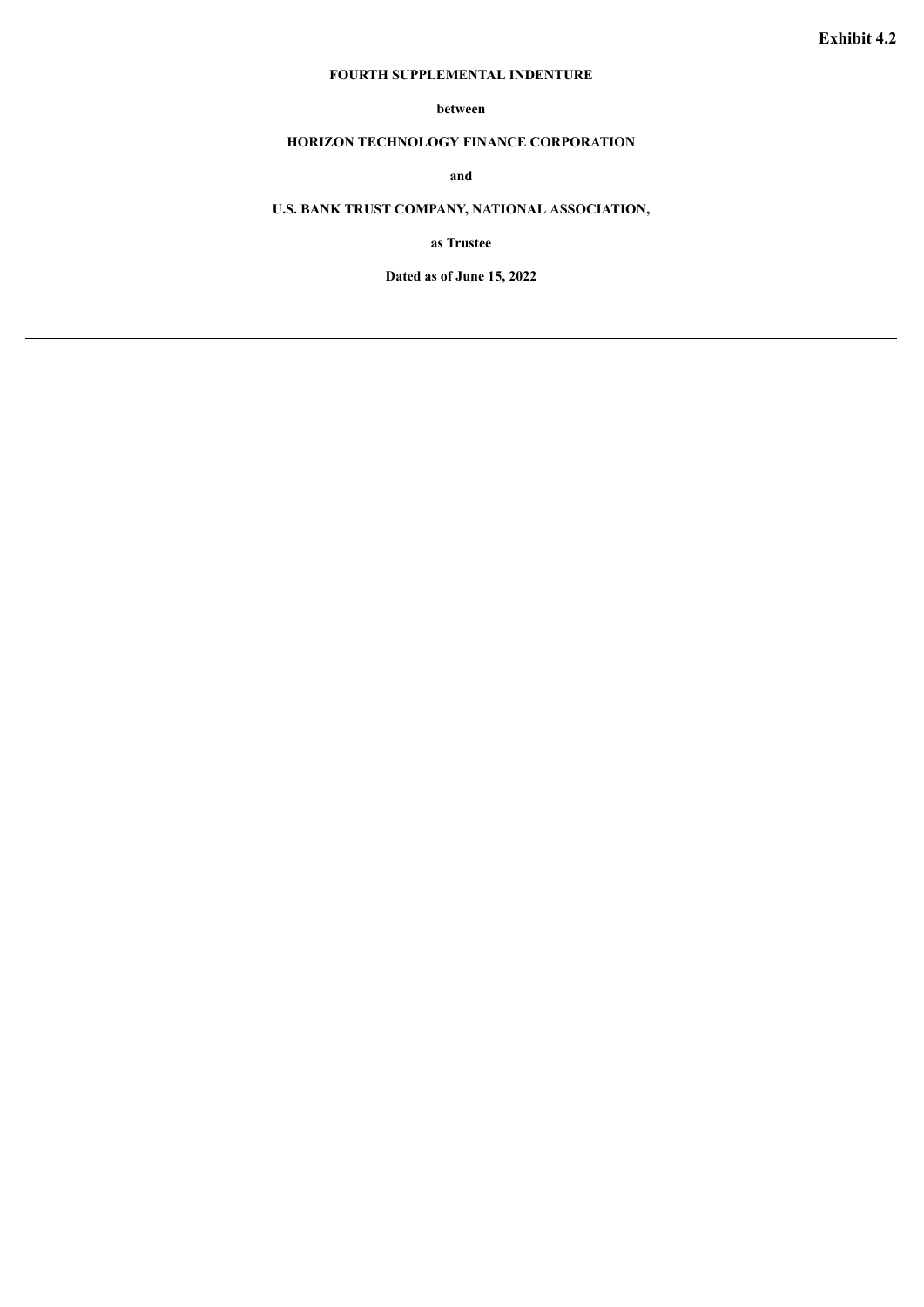#### **FOURTH SUPPLEMENTAL INDENTURE**

THIS FOURTH SUPPLEMENTAL INDENTURE (this "Fourth Supplemental Indenture"), dated as of June 15, 2022, is between Horizon Technology Finance Corporation, a Delaware corporation (the "Company"), and U.S. Bank Trust Company, National Association, as trustee (the "Trustee"). All capitalized terms used herein shall have the meaning set forth in the Base Indenture (as defined below).

#### **RECITALS OF THE COMPANY**

The Company and the Trustee executed and delivered an Indenture, dated as of March 23, 2012 (the "Base Indenture" and, as supplemented by this Fourth Supplemental Indenture, the "Indenture"), to provide for the issuance by the Company from time to time of the Company's unsecured debentures, notes or other evidences of indebtedness (the "Securities"), to be issued in one or more series as provided in the Base Indenture.

The Company previously entered into the First Supplemental Indenture, dated as of March 23, 2012 (the "First Supplemental Indenture"), the Second Supplemental Indenture, dated as of September 29, 2017 (the "Second Supplemental Indenture"), and the Third Supplemental Indenture, dated as of March 30, 2021 (the "Third Supplemental Indenture"), which each amended and supplemented the Base Indenture. None of the First Supplemental Indenture, the Second Supplemental Indenture or Third Supplemental Indenture is applicable to the 2027 Notes (as defined below).

The Company desires to initially issue and sell up to \$50,000,000 aggregate principal amount (or up to \$57,500,000 aggregate principal amount if the underwriters' overallotment option to purchase additional 2027 Notes is exercised in full) of the Company's 6.25% Notes due 2027 (the "2027 Notes").

Sections 9.01(iv) and 9.01(vi) of the Base Indenture provide that, without the consent of Holders of the Securities of any series issued under the Indenture, the Company, when authorized by or pursuant to a Board Resolution, and the Trustee, at any time and from time to time, may enter into one or more indentures supplemental to the Base Indenture to (i) change or eliminate any of the provisions of the Indenture when there is no Security Outstanding of any series created prior to the execution of a supplemental indenture that is entitled to the benefit of such provision and (ii) establish the form or terms of Securities of any series as permitted by Section 2.01 and Section 3.01 of the Base Indenture.

The Company desires to establish the form and terms of the 2027 Notes and to modify, alter, supplement and change certain provisions of the Base Indenture for the benefit of the Holders of the 2027 Notes (except as may be provided in a future supplemental indenture to the Indenture ("Future Supplemental Indenture")).

The Company has duly authorized the execution and delivery of this Fourth Supplemental Indenture to provide for the issuance of the 2027 Notes and all acts and things necessary to make this Fourth Supplemental Indenture a valid, binding, and legal obligation of the Company and to constitute a valid agreement of the Company, in accordance with its terms, have been done and performed.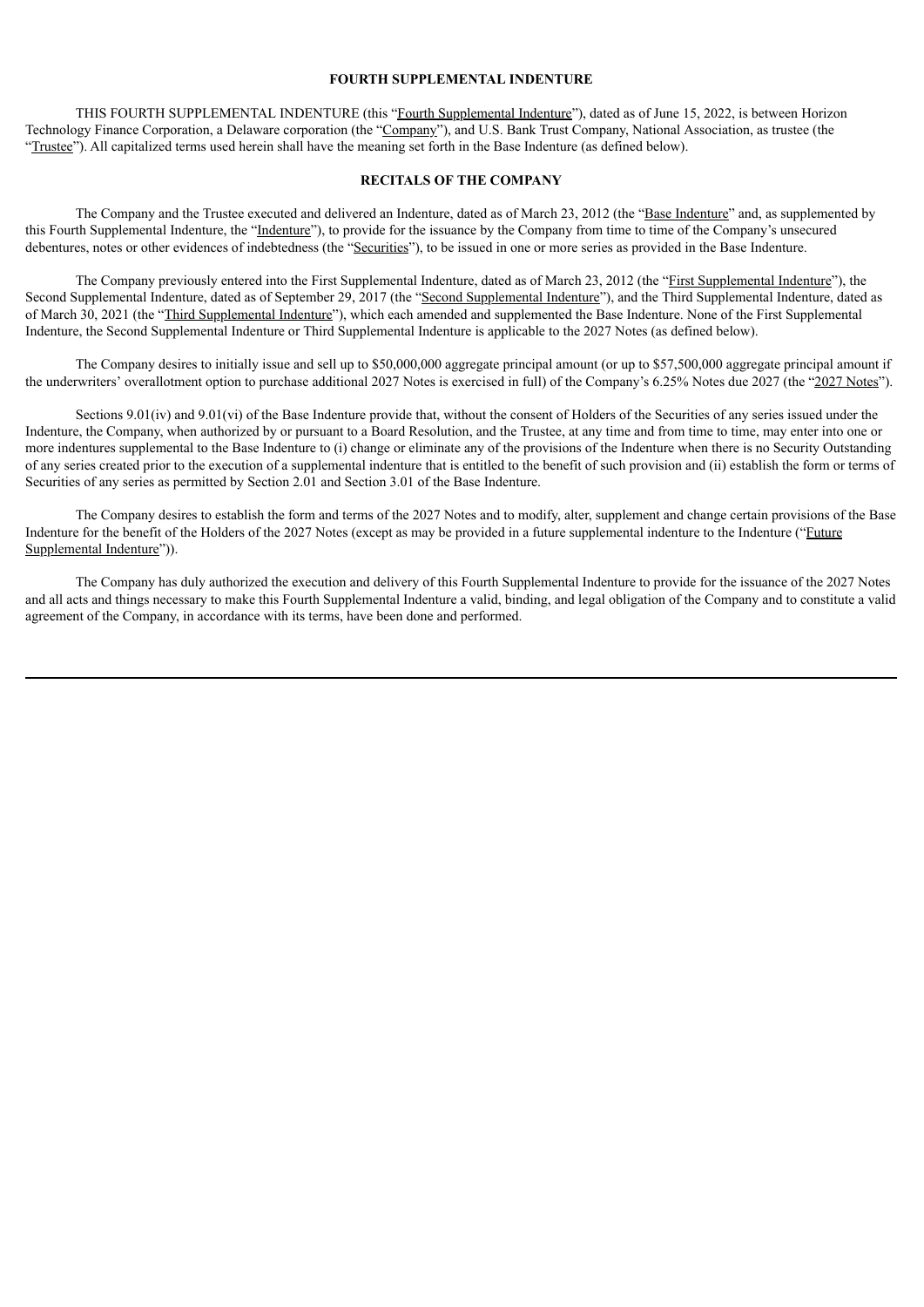#### NOW, THEREFORE, THIS INDENTURE WITNESSETH:

For and in consideration of the premises and the purchase of the 2027 Notes by the Holders thereof, it is mutually agreed, for the equal and proportionate benefit of all Holders of the 2027 Notes, as follows:

#### **ARTICLE I TERMS OF THE 2027 NOTES**

Section 1.01. Terms of the 2027 Notes. The following terms relating to the 2027 Notes are hereby established:

(a) The 2027 Notes shall constitute a series of Securities having the title "6.25% Notes due 2027" and shall be designated as "Senior Securities" under the Indenture. The 2027 Notes shall bear a CUSIP number of 44045A 508 and an ISIN number of US44045A5083.

(b) The aggregate principal amount of the 2027 Notes that may be initially authenticated and delivered under the Indenture (except for 2027 Notes authenticated and delivered upon registration of, transfer of, or in exchange for, or in lieu of, other 2027 Notes pursuant to Sections 3.04, 3.05, 3.06, 9.06 or 11.07 of the Base Indenture) shall be \$50,000,000 aggregate principal amount (or up to \$57,500,000 aggregate principal amount if the underwriters' overallotment option to purchase additional 2027 Notes is exercised in full). Under a Board Resolution, Officers' Certificate pursuant to Board Resolutions or a Future Supplemental Indenture, the Company may from time to time, without the consent of the Holders of 2027 Notes, issue additional 2027 Notes (in any such case, "Additional Notes") having the same ranking and the same interest rate, maturity and other terms as the 2027 Notes initially issued. Any Additional Notes and the existing 2027 Notes shall constitute a single series under the Indenture, and all references to the relevant 2027 Notes herein shall include the Additional Notes unless the context otherwise requires.

(c) The entire outstanding principal of the 2027 Notes shall be payable on June 15, 2027 unless earlier redeemed or repurchased in accordance with the provisions of the Indenture.

(d) The rate at which the 2027 Notes shall bear interest shall be 6.25% per annum. The date from which interest shall accrue on the 2027 Notes shall be June 15, 2022, or the most recent Interest Payment Date to which interest has been paid or provided for; the Interest Payment Dates for the 2027 Notes shall be March 30, June 30, September 30 and December 30 of each year, commencing September 30, 2022 (*provided that*, if an Interest Payment Date falls on a day that is not a Business Day, then the applicable interest payment shall be made on the next succeeding Business Day, and no additional interest shall accrue as a result of such delayed payment); the initial interest period shall be the period from and including June 15, 2022 (or the most recent Interest Payment Date to which interest has been paid or provided for), to, but excluding, the initial Interest Payment Date, and the subsequent interest periods shall be the periods from and including an Interest Payment Date to, but excluding, the next Interest Payment Date or the Stated Maturity, as the case may be; the interest so payable, and punctually paid or duly provided for, on any Interest Payment Date, shall be paid to the Person in whose name the 2027 Note (or one or more predecessor 2027 Notes) is registered at the close of business on the Regular Record Date for such interest, which shall be March 15, June 15, September 15 or December 15 (whether or not a Business Day), as the case may be, next preceding such Interest Payment Date. Payment of principal of (and premium, if any) and any such interest on the 2027 Notes shall be made at the Corporate Trust Office of the Trustee in Hartford, Connecticut in such coin or currency of the United States of America as at the time of payment is legal tender for payment of public and private debts; *provided*, *however*, that, at the option of the Company payment of interest may be made by check mailed to the address of the Person entitled thereto as such address shall appear in the Security Register. Interest on the 2027 Notes shall be computed on the basis of a 360-day year of twelve 30-day months.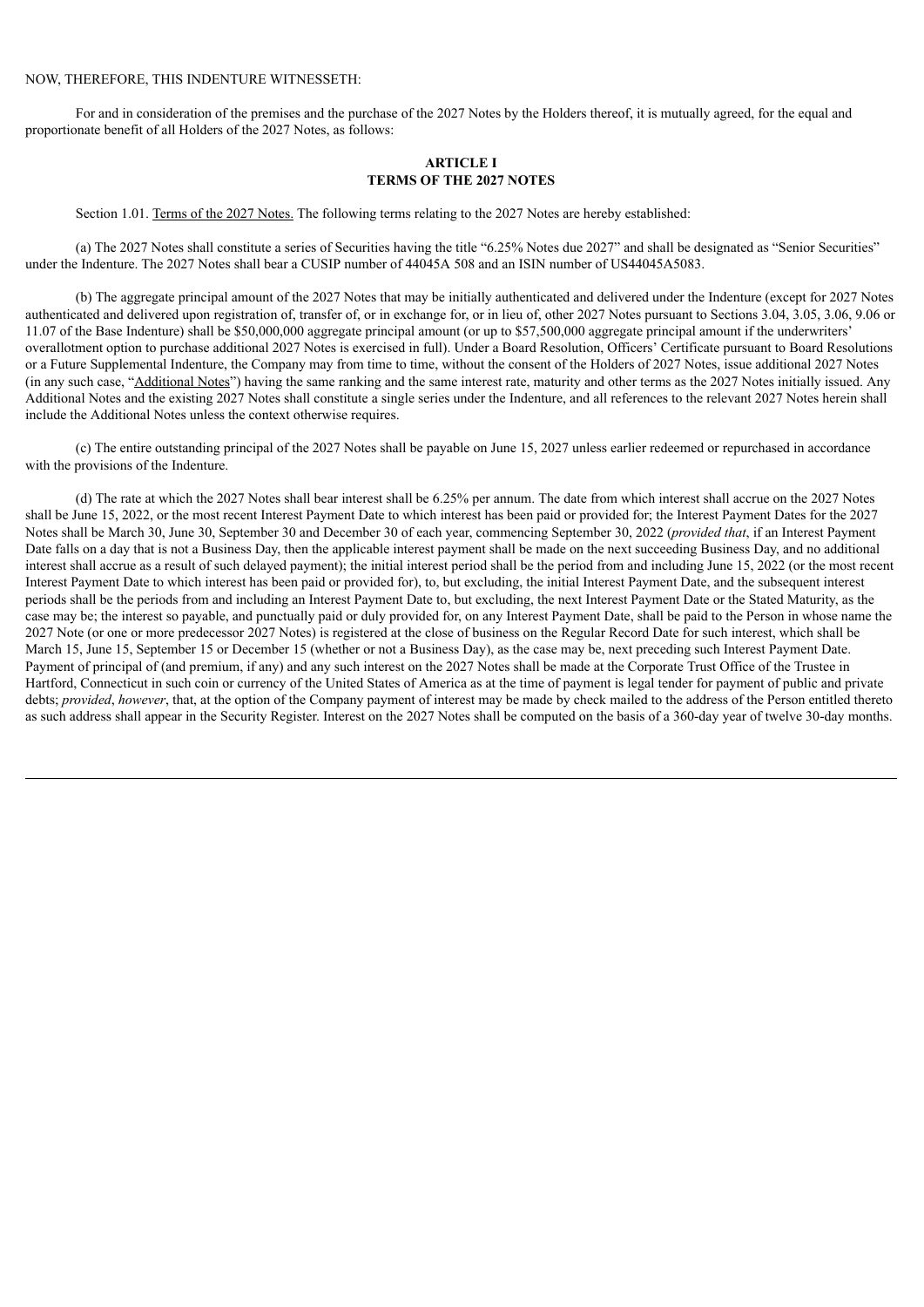(e) The 2027 Notes shall be initially issuable in global form (each such 2027 Note, a "Global Note"). The Global Notes and the Trustee's certificate of authentication thereon shall be substantially in the form of Exhibit A to this Fourth Supplemental Indenture. Each Global Note shall represent the outstanding 2027 Notes as shall be specified therein and each shall provide that it shall represent the aggregate amount of outstanding 2027 Notes from time to time endorsed thereon and that the aggregate amount of outstanding 2027 Notes represented thereby may from time to time be reduced or increased, as appropriate, to reflect exchanges and redemptions. Any endorsement of a Global Note to reflect the amount of any increase or decrease in the amount of outstanding 2027 Notes represented thereby shall be made by the Trustee or the Security Registrar, in accordance with Sections 2.03 and 3.05 of the Base Indenture.

(f) The depositary for such Global Notes (the "Depositary") shall be The Depository Trust Company, New York, New York. The Security Registrar with respect to the Global Notes shall be the Trustee.

(g) The 2027 Notes shall be defeasible pursuant to Section 14.02 or Section 14.03 of the Base Indenture. Covenant defeasance contained in Section 14.03 of the Base Indenture shall apply to the covenants contained in Sections 10.06, 10.08, 10.09 and 10.10 of the Indenture.

(h) The 2027 Notes shall be redeemable pursuant to Section 11.01 of the Base Indenture and as follows:

(i) The 2027 Notes shall be redeemable in whole or in part at any time or from time to time, at the option of the Company, on or after June 15, 2024, at a redemption price of \$25 per 2027 Note plus accrued and unpaid interest payments otherwise payable for the then-current quarterly interest period accrued to, but excluding, the date fixed for redemption.

(ii) Notice of redemption shall be given in writing and mailed, first-class postage prepaid or by overnight courier guaranteeing next-day delivery, to each Holder of the 2027 Notes to be redeemed, not less than thirty (30) nor more than sixty (60) days prior to the Redemption Date, at the Holder's address appearing in the Security Register. All notices of redemption shall contain the information set forth in Section 11.04 of the Base Indenture.

(iii) Any exercise of the Company's option to redeem the 2027 Notes shall be done in compliance with the Investment Company Act.

(iv) If the Company elects to redeem only a portion of the 2027 Notes, the Trustee shall determine the method for selecting the particular 2027 Notes to be redeemed, in accordance with Section 11.03 of the Base Indenture and the Investment Company Act.

(v) Unless the Company defaults in payment of the Redemption Price, on and after the Redemption Date, interest shall cease to accrue on the 2027 Notes called for redemption hereunder.

(i) The 2027 Notes shall not be subject to any sinking fund pursuant to Section 12.01 of the Base Indenture.

(j) The 2027 Notes shall be issuable in denominations of \$25 and integral multiples of \$25 in excess thereof.

(k) Holders of the 2027 Notes shall not have the option to have the 2027 Notes repaid prior to the Stated Maturity.

#### **ARTICLE II DEFINITIONS AND OTHER PROVISIONS OF GENERAL APPLICATION**

**Section 2.01.** Except as may be provided in a Future Supplemental Indenture, for the benefit of the Holders of the 2027 Notes but no other series of Securities under the Base Indenture, whether now or hereafter issued and Outstanding, Article One of the Base Indenture shall be amended by adding or amending and restating, as applicable, the following defined terms to Section 1.01 thereof in appropriate alphabetical sequence, as follows:

"'Affiliate' of any specified Person means any other Person directly or indirectly controlling or controlled by or under direct or indirect common control with such specified Person. For the purposes of this definition, "control" when used with respect to any specified Person means the power to direct the management and policies of such Person, directly or indirectly, whether through the ownership of voting securities, by contract or otherwise; and the terms "controlling" and "controlled" have meanings correlative to the foregoing."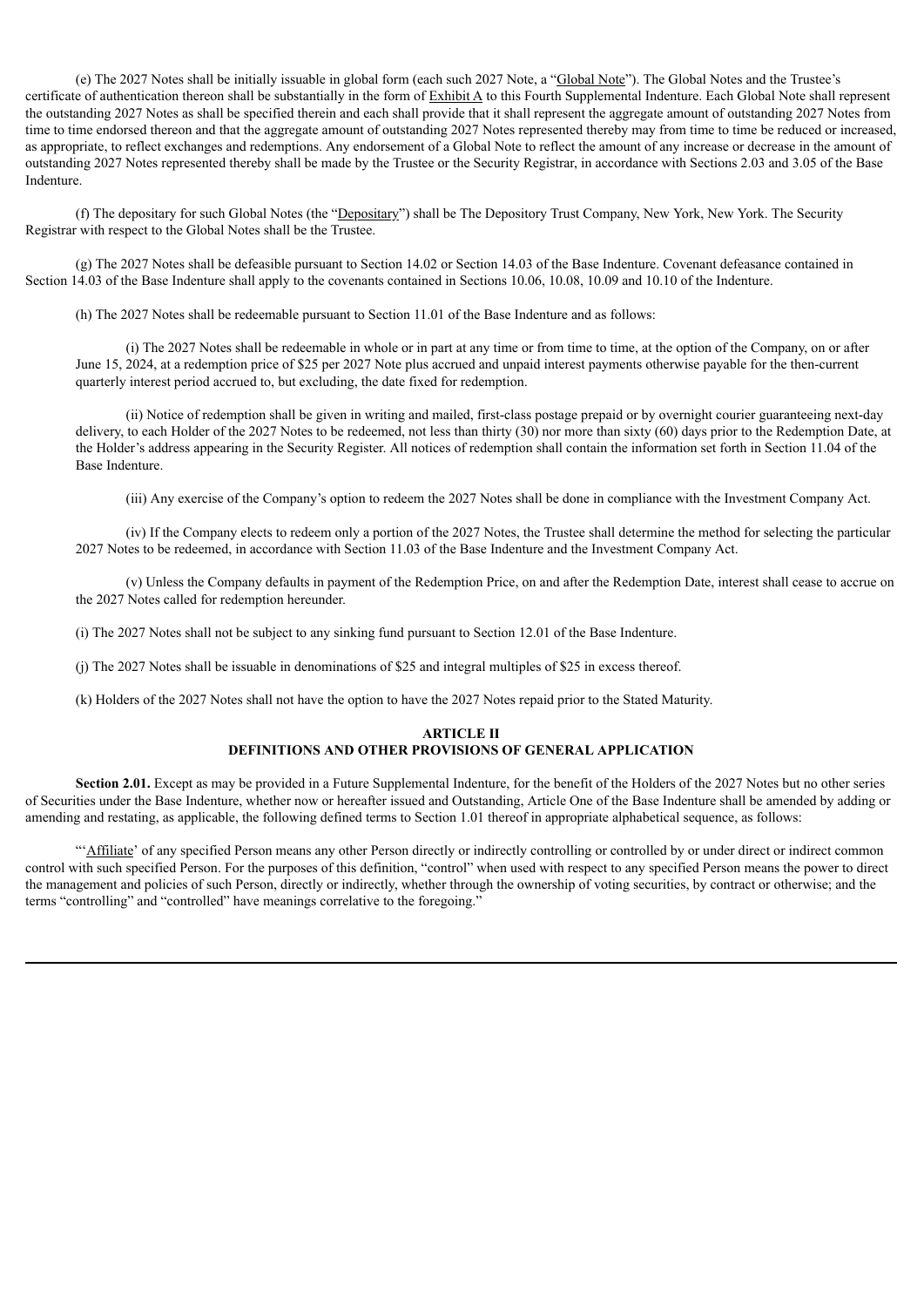"'Business Day', when used with respect to any Place of Payment or any other particular location referred to in this Indenture or in the Securities, means, each Monday, Tuesday, Wednesday, Thursday and Friday that is not a day on which banking institutions in New York City and Chicago are authorized or obligated by law or executive order to close."

"'Code' means the Internal Revenue Code of 1986, as amended."

"Corporate Trust Office" means the office of the Trustee at which, at any particular time, its corporate trust business shall be principally administered, which office at the date hereof is located at 185 Asylum Street, 27<sup>th</sup> Floor Hartford, CT 06103; Attn: Horizon Technology Finance Corporation; provided that for purposes of presentment or surrender of securities for transfer or payment or exchange, such office is located at 60 Livingston Avenue, 1st Floor, St. Paul, MN 55107, Attn: Bondholder Services, or such other address as the Trustee may designate from time to time by notice to the Holders and the Issuer, or the principal corporate trust office of any successor Trustee (or such other address as such successor Trustee may designate from time to time by notice to the Holders and the Company).

"'Exchange Act' means the Securities Exchange Act of 1934, as amended, and any statute successor thereto."

"'FATCA' means sections 1471 through 1474 of the Code (or any amended or successor version) and any current or future regulations or official interpretations thereof."

"'FATCA Withholding Tax' means any withholding or deduction pursuant to an agreement described in Section 1471(b) of the Code or otherwise imposed pursuant to FATCA."

"'GAAP' means generally accepted accounting principles in the United States set forth in the opinions and pronouncements of the Accounting Principles Board of the American Institute of Certified Public Accountants, the opinions and pronouncements of the Public Company Accounting Oversight Board and the statements and pronouncements of the Financial Accounting Standards Board or in such other statements by such other entity as have been approved by a significant segment of the accounting profession in the United States, which are in effect from time to time."

"Investment Company Act' means the Investment Company Act of 1940, as amended, and the rules, regulations and interpretations promulgated thereunder, to the extent applicable, and any statute successor thereto."

"'Noteholder FATCA Information' means, with respect to any Holder of a 2027 Note or Holder of an interest in a 2027 Note, information sufficient to eliminate the imposition of, or determine the amount of, U.S. withholding tax under FATCA."

"'Noteholder Tax Identification Information' means properly completed and signed tax certifications (generally, in the case of U.S. federal income tax, IRS Form W-9 (or applicable successor form) in the case of a person that is a "United States Person" within the meaning of Section 7701(a)(30) of the Code or the appropriate IRS Form W-8 (or applicable successor form) in the case of a person that is not a "United States Person" within the meaning of Section 7701(a)(30) of the Code)."

"Significant Subsidiary' means any direct or indirect Subsidiary of the Company that would be a "significant subsidiary" as defined in Article 1, Rule 1-02 of Regulation S-X under the Exchange Act."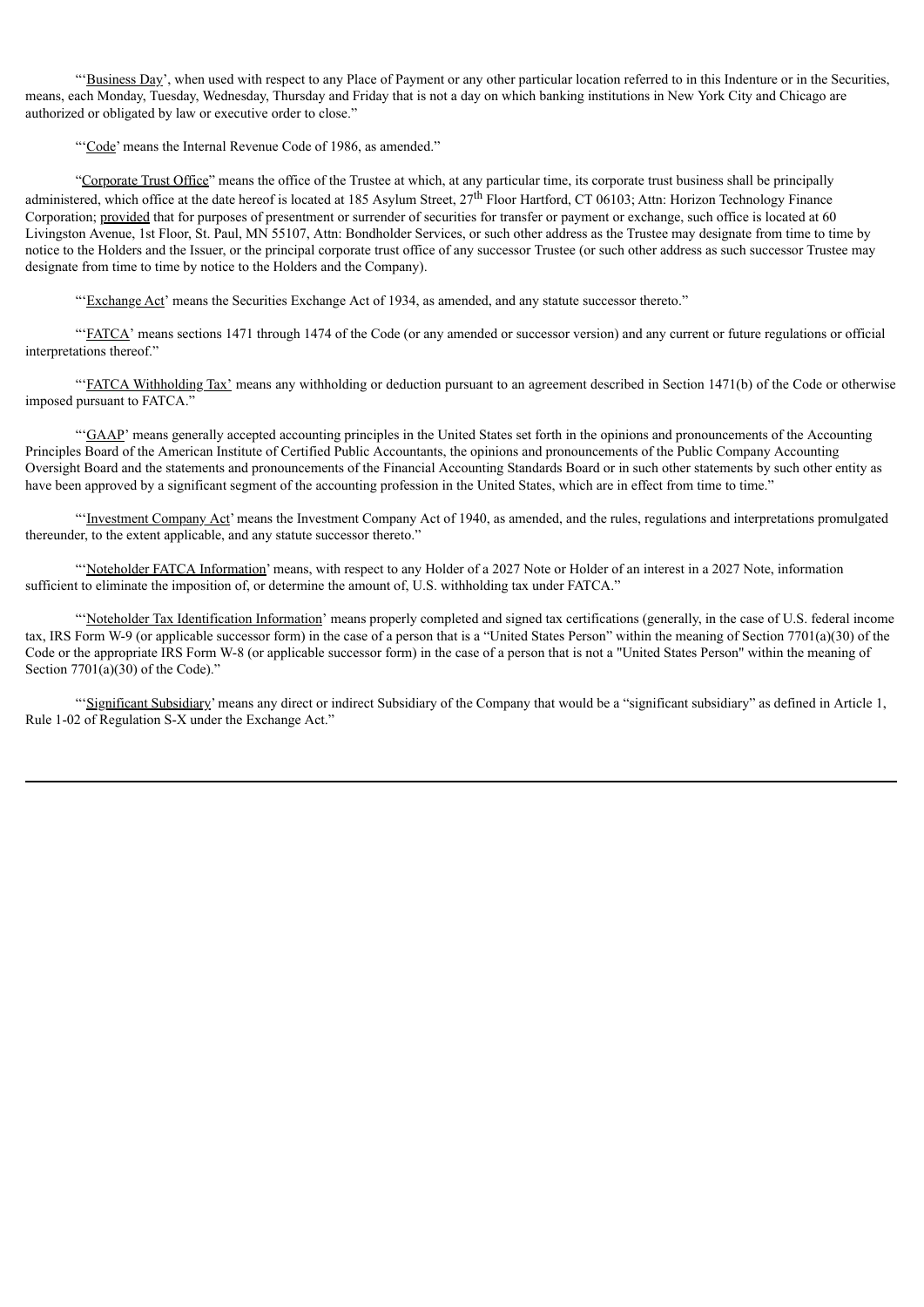#### **ARTICLE III THE SECURITIES**

**Section 3.01.** Except as may be provided in a Future Supplemental Indenture, for the benefit of the Holders of the 2027 Notes but no other series of Securities under the Base Indenture, whether now or hereafter issued and Outstanding, the first paragraph of Section 3.03 of the Base Indenture shall be amended and restated in with respect to the 2027 Notes as follows:

"The Securities shall be executed on behalf of the Company by the Chairman of the Board, the Chief Executive Officer, the Chief Financial Officer or its President, and attested by its Secretary. The signature of any of these officers on the Securities may be manual or facsimile, .pdf attachment or other electronically transmitted signature (with an original manual signature to be sent to the Trustee via overnight mail immediately thereafter) of the present or any future such authorized officer and may be imprinted or otherwise reproduced on the Securities."

**Section 3.02.** Except as may be provided in a Future Supplemental Indenture, for the benefit of the Holders of the 2027 Notes but no other series of Securities under the Base Indenture, whether now or hereafter issued and Outstanding, the first sentence of the second paragraph of Section 3.03 of the Base Indenture shall be amended with respect to the 2027 Notes by adding, after the word "facsimile" and before the word "signatures", the following:

",.pdf attachment or other electronically transmitted"

**Section 3.03.** Except as may be provided in a Future Supplemental Indenture, for the benefit of the Holders of the 2027 Notes but no other series of Securities under the Base Indenture, whether now or hereafter issued and Outstanding, Article Three of the Base Indenture shall be amended with respect to the 2027 Notes by adding the following Section 3.15:

"Section 3.15. FATCA Withholding. Each Holder of a 2027 Note or Holder of an interest in a 2027 Note shall provide to the Trustee, any Paying Agent or the Company, upon its request, the Noteholder Tax Identification Information and, to the extent FATCA Withholding Tax is applicable, the Noteholder FATCA Information. The Trustee has the right to withhold any amounts of interest (properly withholdable under law and without any corresponding gross-up) payable to a Holder of a 2027 Note or a Holder of an interest in a 2027 Note that fails to comply with the requirements of the preceding sentence."

#### **ARTICLE IV SATISFACTIOIN AND DISCHARGE**

**Section 4.01**. Except as may be provided in a Future Supplemental Indenture, for the benefit of the Holders of the 2027 Notes but no other series of Securities under the Base Indenture, whether now or hereafter issued and Outstanding, Section 4.01 of the Base Indenture shall be amended by replacing clause (b) thereof with the following:

"(b) the Company has irrevocably paid or caused to be irrevocably paid all other sums payable hereunder by the Company, including sums payable to the Trustee; and."

#### **ARTICLE V REMEDIES**

**Section <b>5.01.** Except as may be provided in a Future Supplemental Indenture, for the benefit of the Holders of the 2027 Notes but no other series of Securities under the Base Indenture, whether now or hereafter issued and Outstanding, Section 5.01 of the Base Indenture shall be amended by replacing clause (ii) thereof with the following:

"(ii) default in the payment of the principal of (or premium, if any) any Note when it becomes due and payable at its Maturity; or"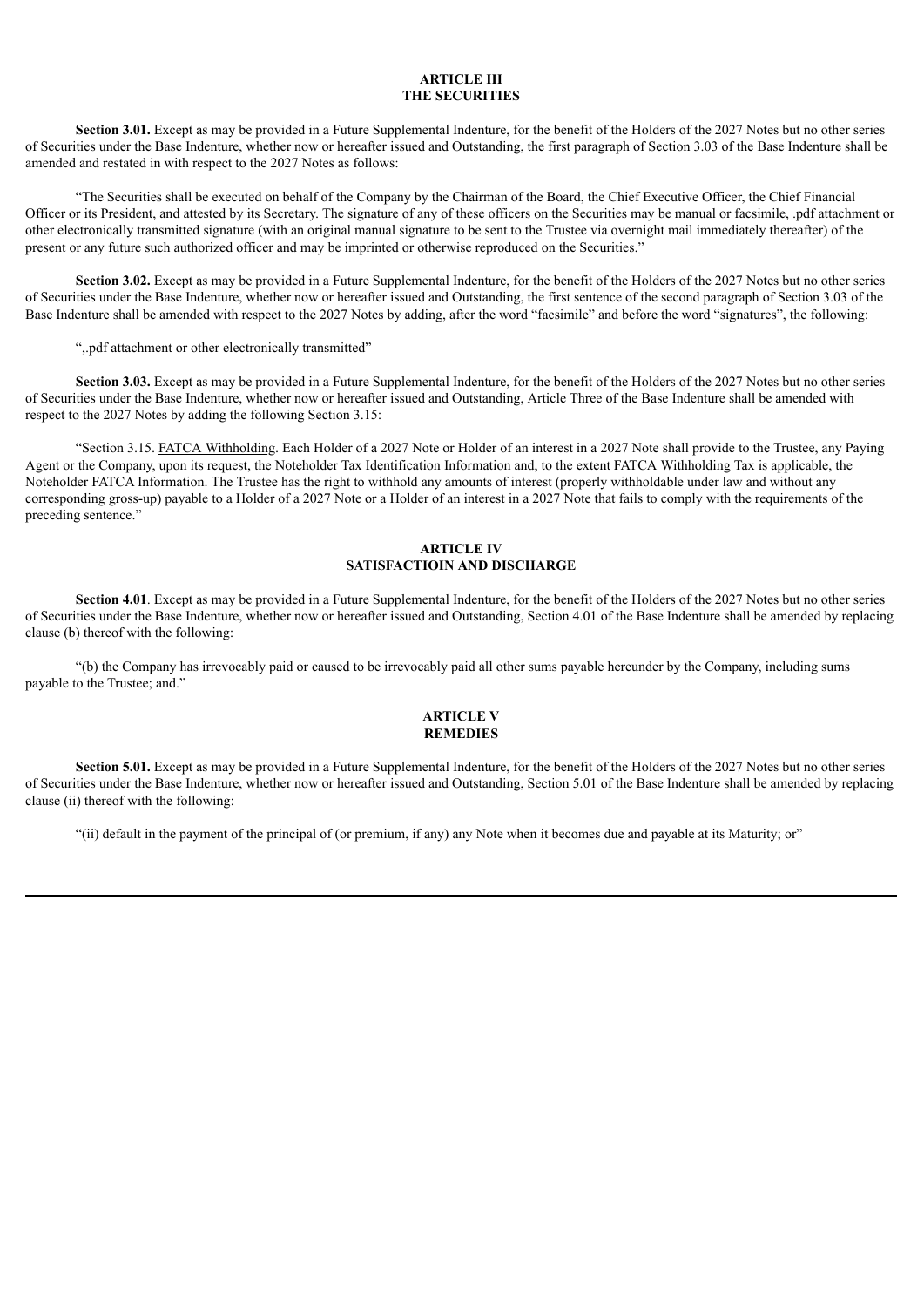**Section <b>5.02**. Except as may be provided in a Future Supplemental Indenture, for the benefit of the Holders of the 2027 Notes but no other series of Securities under the Base Indenture, whether now or hereafter issued and Outstanding, Section 5.01 of the Base Indenture shall be amended by replacing clauses (v) and (vi) thereof with the following:

"(v) the Company or any of its Significant Subsidiaries or any group of Subsidiaries of the Company that, taken together, would constitute a Significant Subsidiary, pursuant to or within the meaning of the Bankruptcy Law:

(1) commences a voluntary case or proceeding under any Bankruptcy Law,

(2) consents to the commencement of any bankruptcy or insolvency case or proceeding against it, or files a petition or answer or consent seeking reorganization or relief against it,

(3) consents to the entry of a decree or order for relief against it in an involuntary case or proceeding,

(4) consents to the filing of such petition or to the appointment of or taking possession by a Custodian of it or for all or substantially all of its property, or

(5) makes an assignment for the benefit of creditors, or admits in writing of its inability to pay its debts generally as they become due or takes any corporate action in furtherance of any such action; or

(vi) a court of competent jurisdiction enters an order or decree under any Bankruptcy Law that:

(1) is for relief against the Company or any of its Significant Subsidiaries or any group of Subsidiaries of the Company that, taken together, would constitute a Significant Subsidiary in an involuntary case,

(2) adjudges the Company or any of its Significant Subsidiaries or any group of Subsidiaries of the Company that, taken together, would constitute a Significant Subsidiary bankrupt or insolvent, or approves as properly filed a petition seeking reorganization, arrangement, adjustment or composition of or in respect of the Company, any of its Significant Subsidiaries or any group of Subsidiaries of the Company that, taken together, would constitute a Significant Subsidiary,

(3) appoints a Custodian of the Company or any of its Significant Subsidiaries or any group of Subsidiaries of the Company that, taken together, would constitute a Significant Subsidiary or for all or substantially all of the property of the Company or any of its Significant Subsidiaries or any group of Subsidiaries of the Company that, taken together, would constitute a Significant Subsidiary, or

(4) orders the winding up or liquidation of the Company or any of its Significant Subsidiaries or any group of Subsidiaries of the Company that, taken together, would constitute a Significant Subsidiary,

and the continuance of any such decree or order for relief or any such other decree or order remains unstayed and in effect for a period of 60 calendar days; or"

**Section <b>5.03**. Except as may be provided in a Future Supplemental Indenture, for the benefit of the Holders of the 2027 Notes but no other series of Securities under the Base Indenture, whether now or hereafter issued and Outstanding, Section 5.01 of the Base Indenture shall be amended by adding the following clauses  $(ix)$  and  $(x)$ :

"(ix) acceleration of the Company's or any of its Subsidiaries' indebtedness for money borrowed in aggregate principal amount of \$10 million or more so that it becomes due and payable, if such acceleration is not rescinded within 30 days after notice to the Company by the Trustee or to the Company by holders of at least 25% of the principal amount of the 2027 Notes then outstanding; or

(x) failure by the Company or any of its Subsidiaries, within 30 days, to pay, bond or otherwise discharge any final, non-appealable judgments or orders for the payment of money the total uninsured amount of which for the Company or any of its Subsidiaries exceeds \$10 million, which are not stayed on appeal."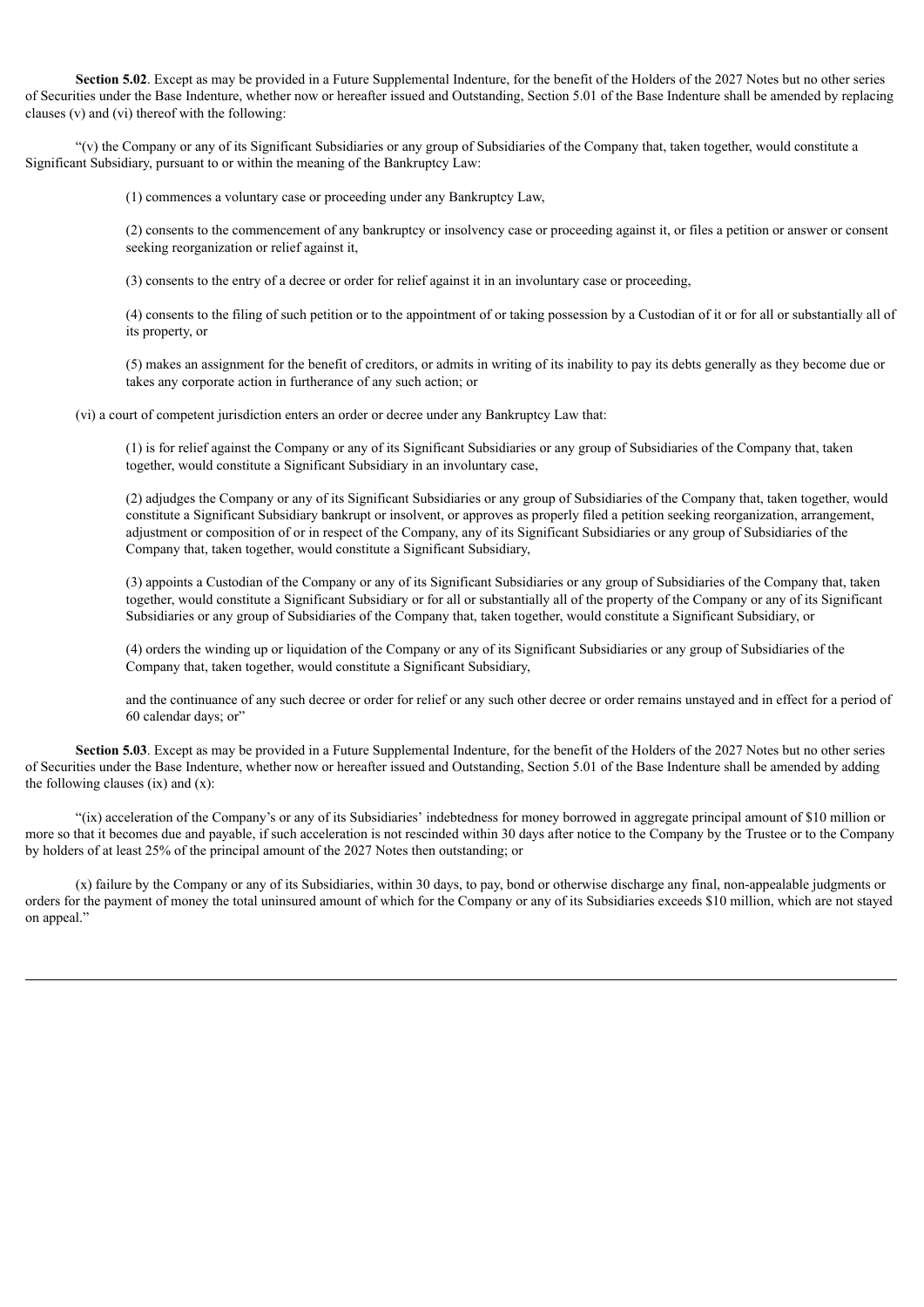**Section <b>5.04.** Except as may be provided in a Future Supplemental Indenture, for the benefit of the Holders of the 2027 Notes but no other series of Securities under the Base Indenture, whether now or hereafter issued and Outstanding, Section 5.02 of the Base Indenture shall be amended by replacing the first paragraph thereof with the following:

"If an Event of Default (other than an Event of Default under Section  $5.01(v)$  or Section  $5.01(v)$ ), unless such default under Section  $5.01(v)$  or Section 5.01(vi) relates solely to a Significant Subsidiary or any group of Subsidiaries of the Company that, taken together, would constitute a Significant Subsidiary) with respect to the 2027 Notes at the time Outstanding occurs and is continuing, then and in every such case the Trustee or the Holders of not less than 25% in principal amount of the Outstanding 2027 Notes may (and the Trustee shall at the request of such Holders) declare the principal of all the 2027 Notes to be due and payable immediately, by a notice in writing to the Company (and to the Trustee if given by the Holders), and upon any such declaration such principal or specified portion thereof shall become immediately due and payable. If an Event of Default under Section  $5.01(v)$  or Section 5.01(vi) occurs with respect to the Company and not solely with respect to a Significant Subsidiary or any group of Subsidiaries of the Company that, taken together, would constitute a Significant Subsidiary, the entire principal amount of all the 2027 Notes shall automatically become due and immediately payable."

#### **ARTICLE VI COVENANTS**

**Section 6.01**. Except as may be provided in a Future Supplemental Indenture, for the benefit of the Holders of the 2027 Notes but no other series of Securities under the Base Indenture, whether now or hereafter issued and Outstanding, Article Ten of the Base Indenture shall be amended by adding the following new Sections 10.08, 10.09 and 10.10 thereto, each as set forth below:

#### "Section 10.08 Section  $18(a)(1)(A)$  of the Investment Company Act.

The Company hereby agrees that for the period of time during which 2027 Notes are Outstanding, the Company will not violate, whether or not it is subject to, Section  $18(a)(1)(A)$  as modified by Section  $61(a)(1)$  of the Investment Company Act or any successor provisions thereto of the Investment Company Act."

#### "Section 10.09 Section  $18(a)(1)(B)$  of the Investment Company Act.

The Company hereby agrees that for the period of time during which 2027 Notes are Outstanding, the Company will not violate Section  $18(a)(1)(B)$  as modified by Section  $61(a)(2)$  and the definitional provisions of the Investment Company Act or any successor provisions thereto of the Investment Company Act, whether or not the Company is subject to such provisions of the Investment Company Act, and after giving effect to any exemptive relief granted to the Company by the Commission, except that the Company may declare a cash dividend or distribution, notwithstanding the prohibition contained in Section  $18(a)(1)(B)$  as modified by Section  $61(a)(2)$  and the definitional provisions of the Investment Company Act, but only up to such amount as is necessary in order for the Company to maintain its status as a regulated investment company under Subchapter M of the Internal Revenue Code of 1986; provided, however, that the prohibition in this Section 10.09 shall not apply until such time as the Company's asset coverage has been below the minimum asset coverage required pursuant to Section  $18(a)(1)(B)$  as modified by Section 61(a)(2) and the definitional provisions of the Investment Company Act or any successor provisions thereto of the Investment Company Act (after giving effect to any exemptive relief granted to the Company by the Commission) for more than six (6) consecutive months."

#### "Section 10.10 Commission Reports and Reports to Holders.

If, at any time, the Company is not subject to the reporting requirements of Sections 13 or 15(d) of the Exchange Act to file any periodic reports with the Securities and Exchange Commission, the Company agrees to furnish to the Holders of 2027 Notes and the Trustee for the period of time during which the 2027 Notes are Outstanding: (i) within 90 days after the end of the each fiscal year of the Company, audited annual consolidated financial statements of the Company and (ii) within 45 days after the end of each fiscal quarter of the Company (other than the Company's fourth fiscal quarter), unaudited interim consolidated financial statements of the Company. All such financial statements shall be prepared, in all material respects, in accordance with GAAP."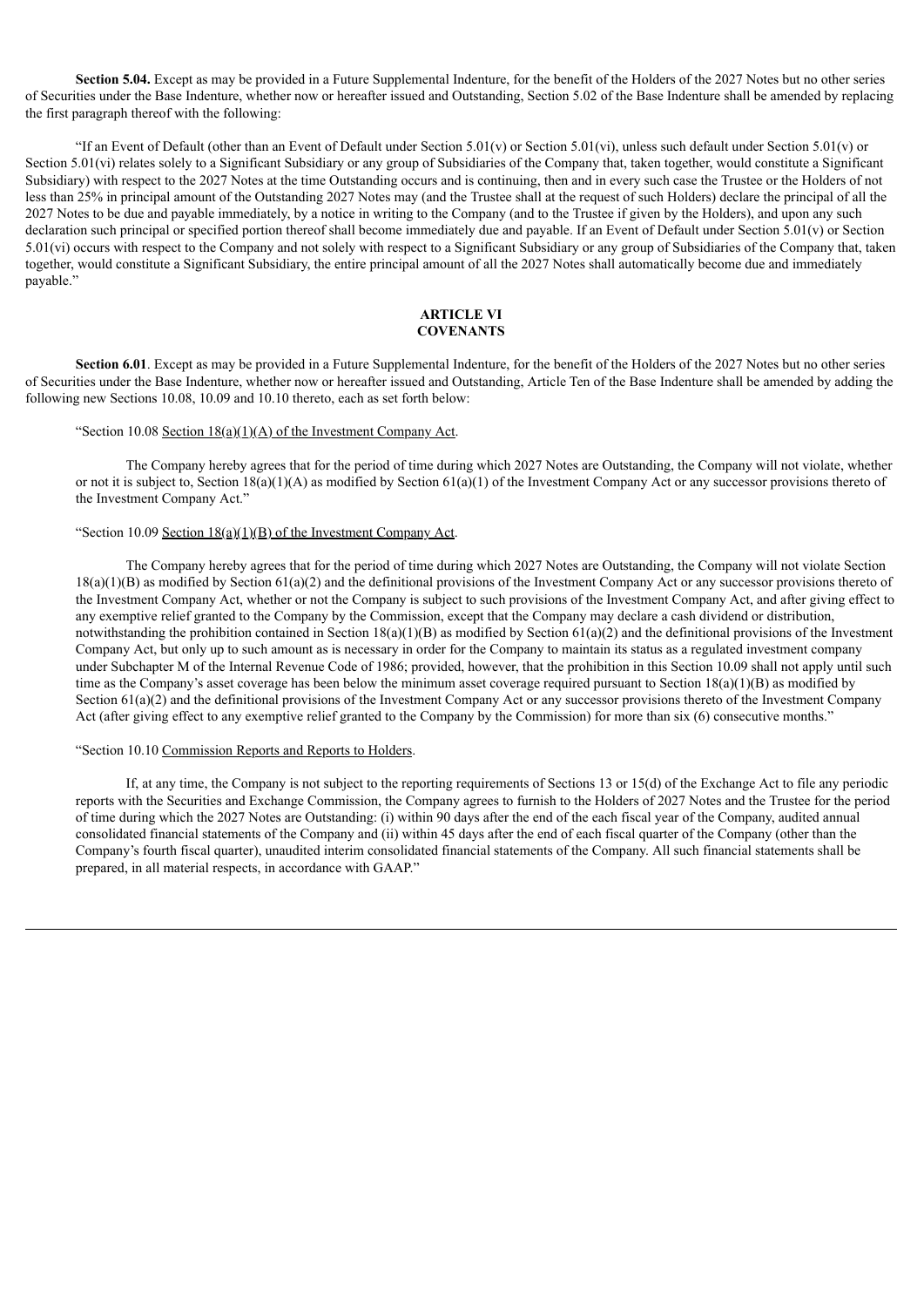#### **ARTICLE VII DEFEASANCE**

**Section 7.01**. Except as may be provided in a Future Supplemental Indenture, for the benefit of the Holders of the 2027 Notes but no other series of Securities under the Base Indenture, whether now or hereafter issued and Outstanding, Section 14.04 of the Base Indenture shall be amended by adding the following clause (ix):

"(ix) In the case of an election under Section 14.02, in addition to the amounts deposited for the benefit of the Holders pursuant to clause (i) of this Section 14.04, the Company shall have irrevocably deposited or caused to be irrevocably deposited with the Trustee all amounts then due to the Trustee under the Indenture."

#### **ARTICLE VIII MEETINGS OF HOLDERS OF SECURITIES**

**Section 8.01** Except as may be provided in a Future Supplemental Indenture, for the benefit of the Holders of the 2027 Notes but no other series of Securities under the Base Indenture, whether now or hereafter issued and Outstanding, Section 15.05 of the Base Indenture shall be amended by replacing clause (c) thereof with the following:

"(c) At any meeting of Holders, each Holder of a 2027 Note or proxy shall be entitled to one vote for each \$25.00 principal amount of the Outstanding Securities of such series held or represented by such Holder; provided, however, that no vote shall be cast or counted at any meeting in respect of any Security challenged as not Outstanding and ruled by the chairman of the meeting to be not Outstanding. The chairman of the meeting shall have no right to vote, except as a Holder of a Security of such series or proxy."

#### **ARTICLE IX MISCELLANEOUS**

**Section 9.01.** This Fourth Supplemental Indenture and the 2027 Notes shall be governed by and construed in accordance with the laws of the State of New York, without regard to principles of conflicts of laws that would cause the application of laws of another jurisdiction. This Fourth Supplemental Indenture is subject to the provisions of the Trust Indenture Act, that are required to be part of the Indenture and shall, to the extent applicable, be governed by such provisions.

**Section 9.02**. Except as may be provided in a Future Supplemental Indenture, Article Six of the Base Indenture shall be amended by adding the following Section 6.13:

"Section 6.13 Trustee's Cooperation.

So long as the outstanding 2027 Notes are registered in the name of Cede & Co. or its registered assigns, the Trustee shall cooperate with Cede & Co., as sole registered Owner, and its registered assigns in effecting payment of the principal of, Redemption Price and interest on the 2027 Notes by arranging for payment in such manner that funds for such payments are properly identified and are made immediately available on the date they are due. The Company acknowledges that in order for the Trustee to make funds for such payments immediately available to the Depository on the date they are due, the Company shall ensure the funds for such payments are remitted and made immediately available to the Trustee, no later than  $10:00$  a.m. Eastern Time on the date they are due to Cede & Co. in order for the Trustee to conform to the payment guidelines of the Depository. Funds for such payments received by the Trustee after 10:00 a.m. Eastern Time on the date they are due to Cede & Co. may not be assured of timely payment and detail payment notification to the Depository for subsequent allocation to the noteholders*.*"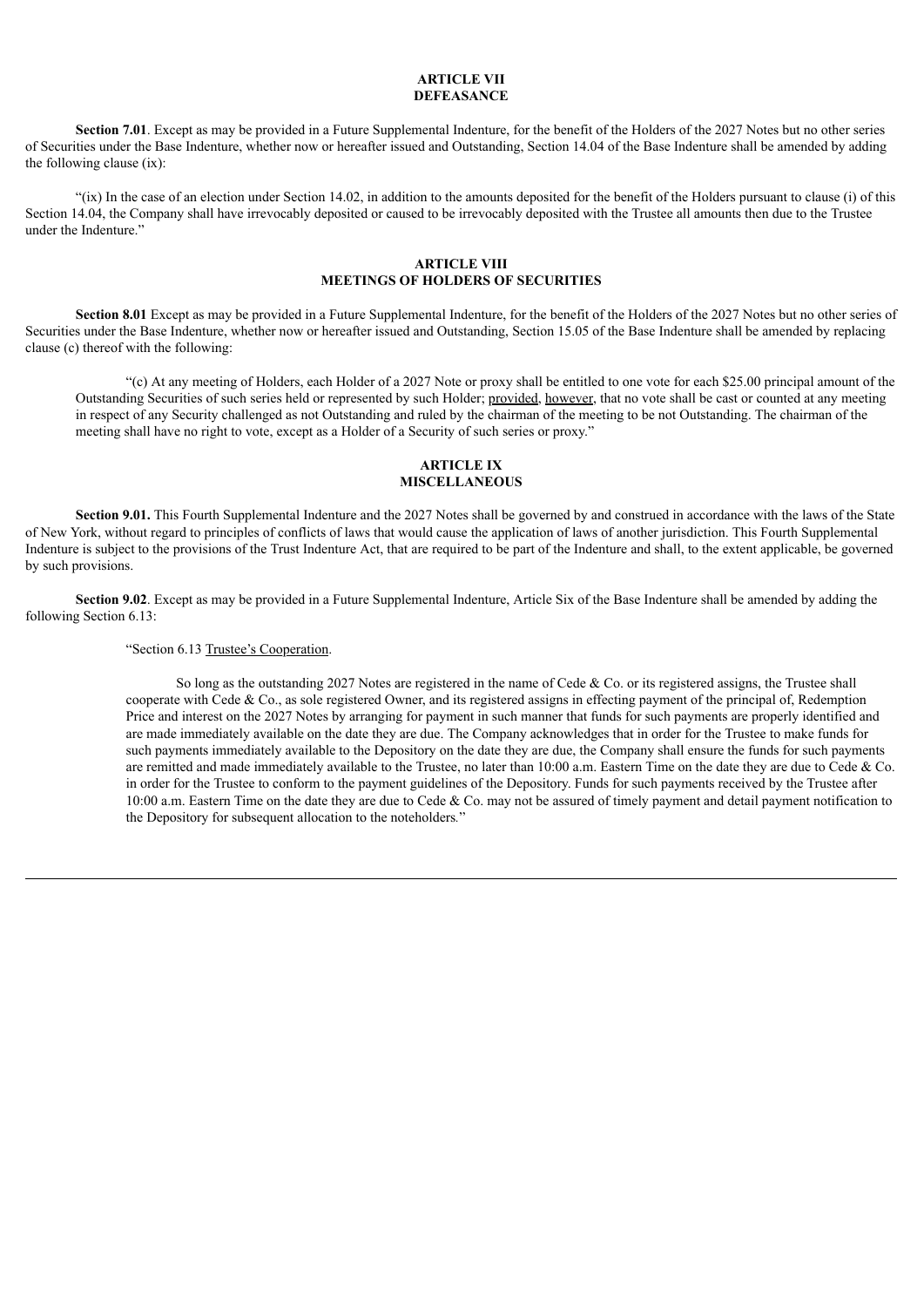**Section 9.03**. In case any provision in this Fourth Supplemental Indenture or in the 2027 Notes shall be invalid, illegal or unenforceable, the validity, legality and enforceability of the remaining provisions shall not in any way be affected or impaired thereby.

**Section 9.04**. This Fourth Supplemental Indenture may be executed in any number of counterparts, each of which shall be deemed to be an original, but all such counterparts shall together constitute but one and the same Fourth Supplemental Indenture. The exchange of copies of this Fourth Supplemental Indenture and of signature pages by facsimile, .pdf transmission, email or other electronic means shall constitute effective execution and delivery of this Fourth Supplemental Indenture for all purposes. Signatures of the parties hereto transmitted by facsimile, .pdf transmission, email or other electronic means shall be deemed to be their original signatures for all purposes. All notices, approvals, consents, requests and any communications hereunder must be in writing (provided that any communication sent to the Trustee hereunder must be in the form of a document that is signed manually or by way of a digital signature provided by <ADD Provider such as DocuSign > (or such other digital signature provider as specified in writing to the Trustee by the authorized representative), in English. The Company agrees to assume all risks arising out of the use of using digital signatures and electronic methods to submit communications to the Trustee, including without limitation the risk of the Trustee acting on unauthorized instructions, and the risk of interception and misuse by third parties. The Trustee shall have no liability for relying on such digital signatures or electronic methods.

**Section 9.05**. The Base Indenture, as supplemented and amended by this Fourth Supplemental Indenture, is in all respects ratified and confirmed, and the Base Indenture and this Fourth Supplemental Indenture shall be read, taken and construed as one and the same instrument with respect to the 2027 Notes. All provisions included in this Fourth Supplemental Indenture supersede any conflicting provisions included in the Base Indenture with respect to the 2027 Notes, unless not permitted by law. The Trustee accepts the trusts created by the Base Indenture, as supplemented by this Fourth Supplemental Indenture, and agrees to perform the same upon the terms and conditions of the Base Indenture, as supplemented by this Fourth Supplemental Indenture.

**Section 9.06.** The provisions of this Fourth Supplemental Indenture shall become effective as of the date hereof.

**Section 9.07.** Notwithstanding anything else to the contrary herein, the terms and provisions of this Fourth Supplemental Indenture shall apply only to the 2027 Notes and shall not apply to any other series of Securities under the Base Indenture, and this Fourth Supplemental Indenture shall not and does not otherwise affect, modify, alter, supplement or change the terms and provisions of any other series of Securities under the Base Indenture, whether now or hereafter issued and Outstanding.

**Section 9.08.** The recitals contained herein and in the 2027 Notes, except the Trustee's certificate of authentication, shall be taken as the statements of the Company, and the Trustee assumes no responsibility for their correctness. The Trustee makes no representations as to the validity or sufficiency of this Fourth Supplemental Indenture, the 2027 Notes or any Additional Notes, except that the Trustee represents that it is duly authorized to execute and deliver this Fourth Supplemental Indenture, authenticate the 2027 Notes and any Additional Notes and perform its obligations hereunder. The Trustee shall not be accountable for the use or application by the Company of the 2027 Notes or any Additional Notes or the proceeds thereof.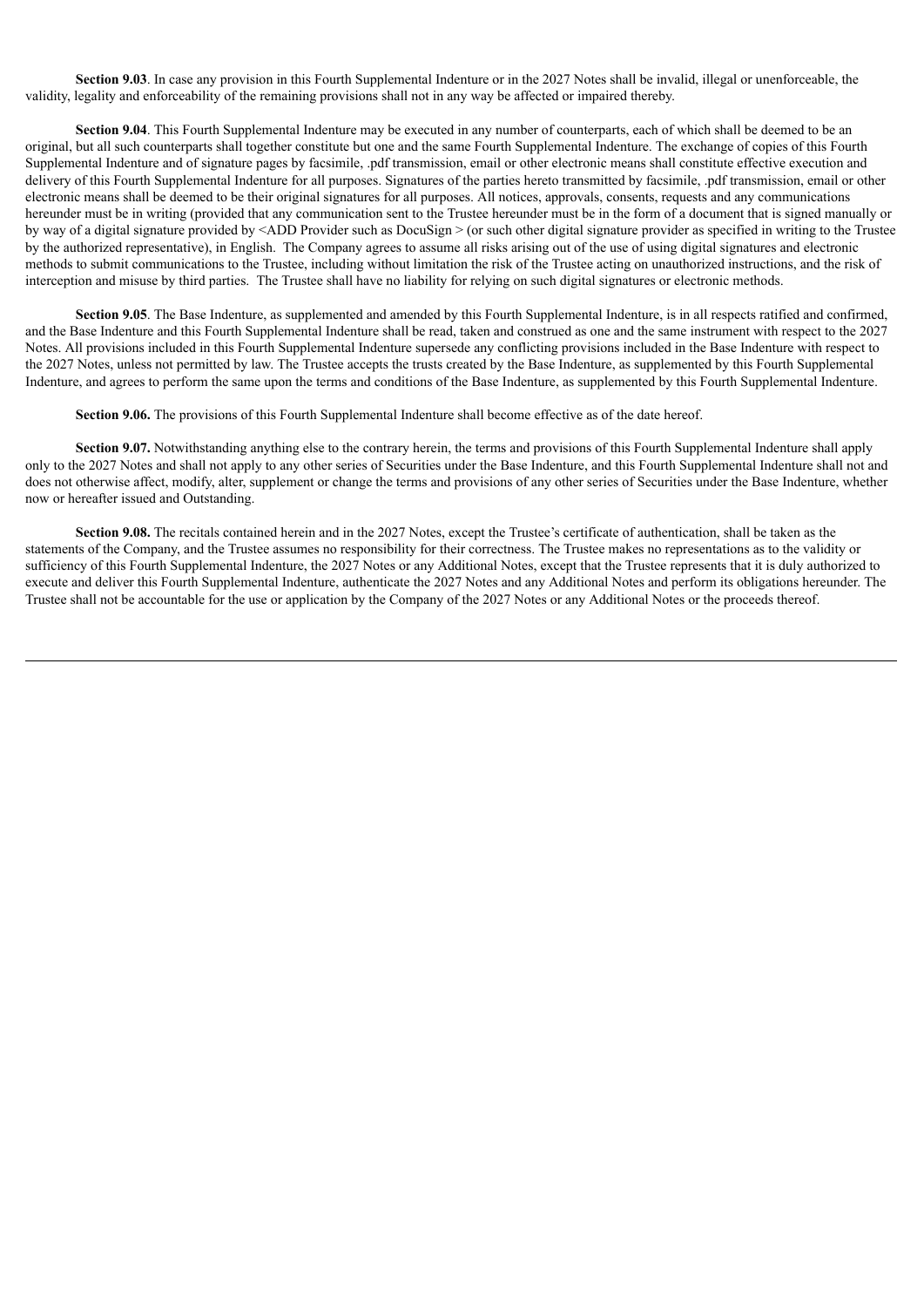IN WITNESS WHEREOF, the parties hereto have caused this Fourth Supplemental Indenture to be duly executed as of the date first above written.

#### HORIZON TECHNOLOGY FINANCE CORPORATION

By: /s/Daniel R. Trolio Name: Daniel R. Trolio

Title: Senior Vice President, Chief Financial Officer and Treasurer

U.S. BANK TRUST COMPANY, NATIONAL ASSOCIATION, as Trustee

By: /s/Kathy Mitchell Name: Kathy Mitchell Title: Vice President

[*Signature page to Fourth Supplemental Indenture*]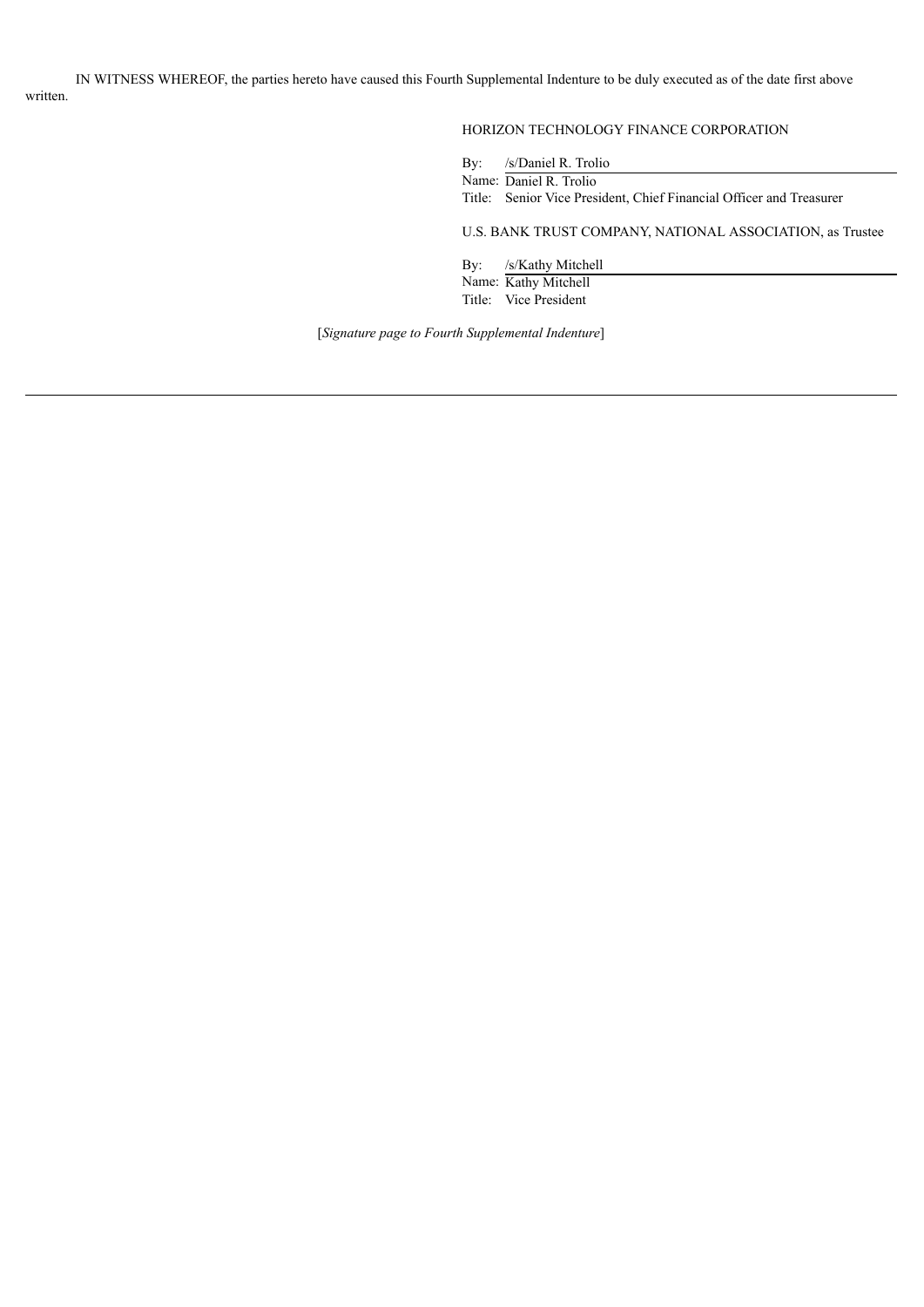#### **Exhibit A — Form of Global Note**

This Security is a Global Note within the meaning of the Indenture hereinafter referred to and is registered in the name of The Depository Trust Company or a nominee thereof. This Security may not be exchanged in whole or in part for a Security registered, and no transfer of this Security in whole or in part may be registered, in the name of any Person other than The Depository Trust Company or a nominee thereof, except in the **limited circumstances described in the Indenture.**

Unless this certificate is presented by an authorized representative of The Depository Trust Company to the issuer or its agent for registration of transfer, exchange or payment and such certificate issued in exchange for this certificate is registered in the name of Cede & Co., or such other name as requested by an authorized representative of The Depository Trust Company, any transfer, pledge or other use hereof for value or otherwise by or to any person is wrongful, as the registered owner hereof, Cede & Co., has an interest herein.

#### **Horizon Technology Finance Corporation**

No.  $\sim$ 

Units CUSIP No. 44045A 508 ISIN No. US44045A5033

#### 6.25% Notes due 2027

Horizon Technology Finance Corporation, a corporation duly organized and existing under the laws of Delaware (herein called the "Company", which term includes any successor Person under the Indenture hereinafter referred to), for value received, hereby promises to pay to Cede & Co., or registered assigns, the principal sum of  $(U.S.$  \$  $)$ ;  $\qquad \qquad$  Units) on June 15, 2027, and to pay interest thereon from June 15, 2022 or from the most recent Interest Payment Date to which interest has been paid or duly provided for, quarterly on March 30, June 30, September 30 and December 30 in each year, commencing September 30, 2022 (*provided*, that if an Interest Payment Date falls on a day that is not a Business Day, then the applicable interest payment shall be made on the next succeeding Business Day and no additional interest shall accrue as a result of such delayed payment), at the rate of 6.25% per annum, until the principal hereof is paid or made available for payment. The interest so payable, and punctually paid or duly provided for, on any Interest Payment Date shall, as provided in such Indenture, be paid to the Person in whose name this Security is registered at the close of business on the Regular Record Date for such interest, which shall be March 15, June 15, September 15 or December 15 (whether or not a Business Day), as the case may be, next preceding such Interest Payment Date. Any such interest not so punctually paid or duly provided for shall forthwith cease to be payable to the Holder on such Regular Record Date and may either be paid to the Person in whose name this Security is registered at the close of business on a Special Record Date for the payment of such Defaulted Interest to be fixed by the Trustee, notice whereof shall be given to Holders of Securities of this series not less than 10 days prior to such Special Record Date, or be paid at any time in any other lawful manner not inconsistent with the requirements of any securities exchange on which the Securities of this series may be listed, and upon such notice as may be required by such exchange, all as more fully provided in said Indenture. This Security may be issued as part of a series.

Payment of the principal of (and premium, if any) and any such interest on this Security shall be made at the Corporate Trust Office of the Trustee in Chicago, Illinois in such coin or currency of the United States of America as at the time of payment is legal tender for payment of public and private debts; *provided*, *however*, that at the option of the Company payment of interest may be made by check mailed to the address of the Person entitled thereto as such address shall appear in the Security Register.

Reference is hereby made to the further provisions of this Security set forth on the reverse hereof, which further provisions shall for all purposes have the same effect as if set forth at this place.

Unless the certificate of authentication hereon has been executed by the Trustee referred to on the reverse hereof by manual signature, this Security shall not be entitled to any benefit under the Indenture or be valid or obligatory for any purpose.

A-1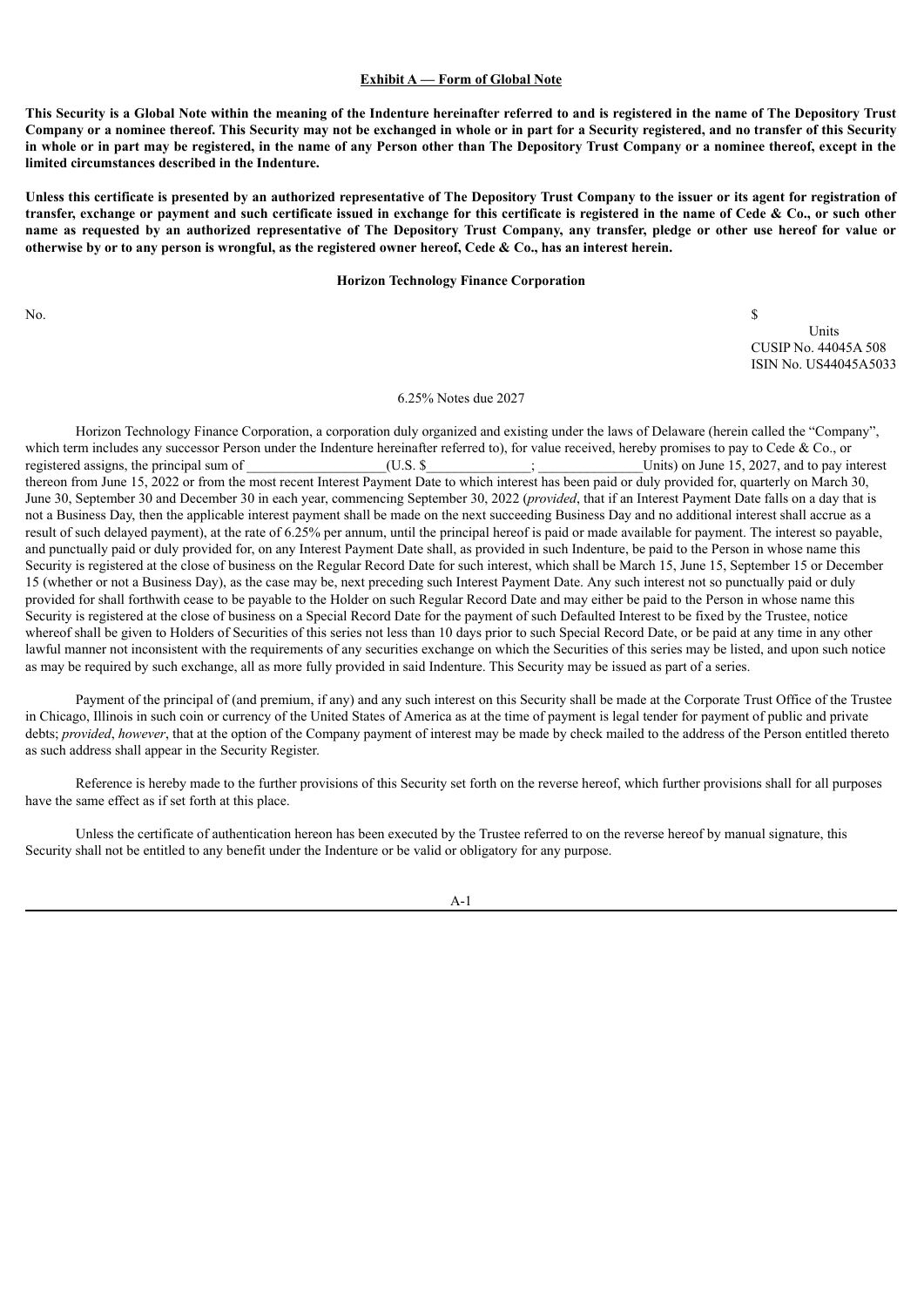Dated:

#### HORIZON TECHNOLOGY FINANCE CORPORATION

By:

Name: Daniel R. Trolio Title: Senior Vice President, Chief Financial Officer and Treasurer

Attest

By:

Name: John Bombara Title: Secretary, Horizon Technology Finance Corporation.

A-2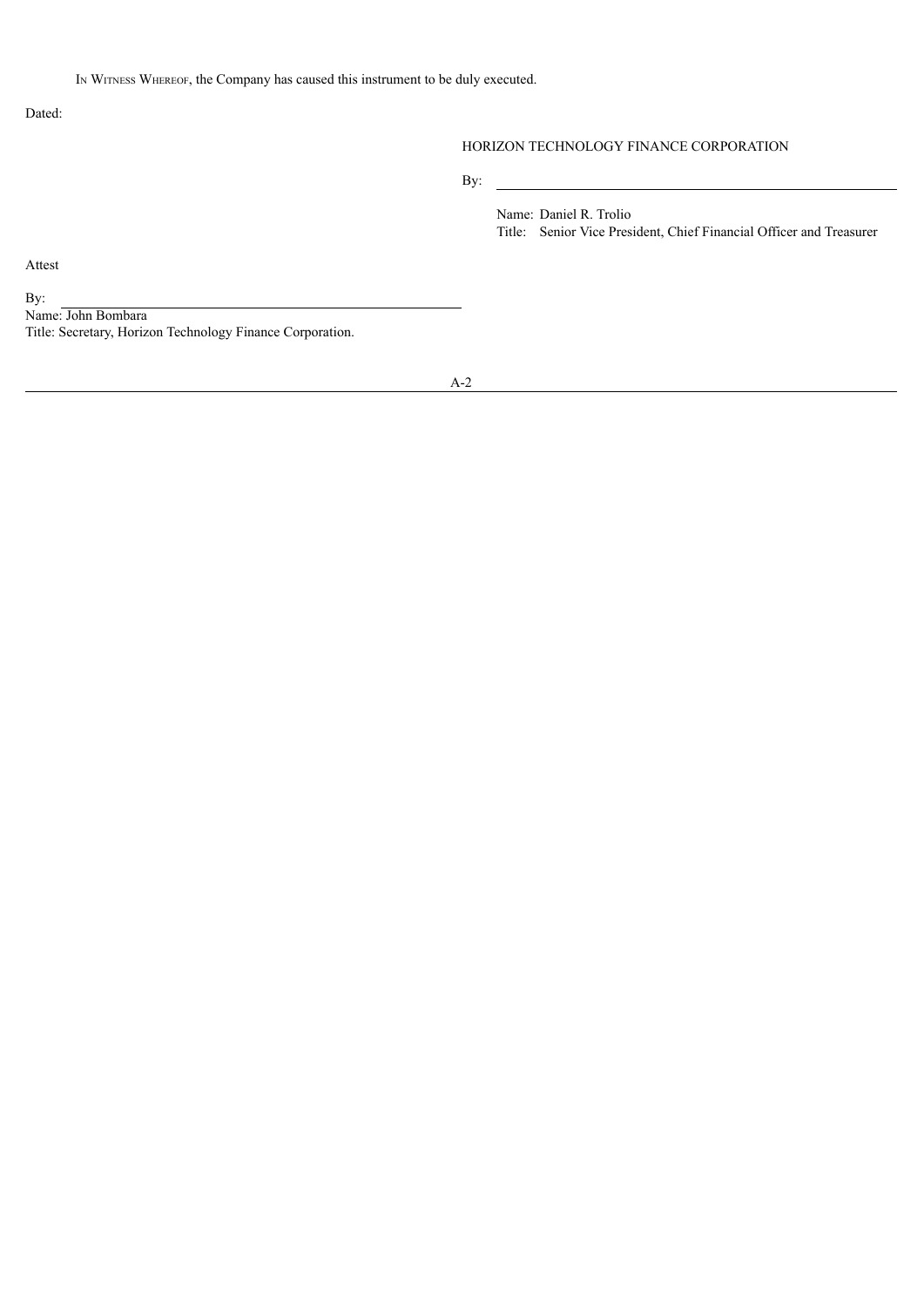This is one of the Securities of the series designated therein referred to in the within-mentioned Indenture.

Dated:

|            | U.S. BANK TRUST COMPANY, NATIONAL ASSOCIATION, |  |
|------------|------------------------------------------------|--|
| as Trustee |                                                |  |

By:

Authorized Signatory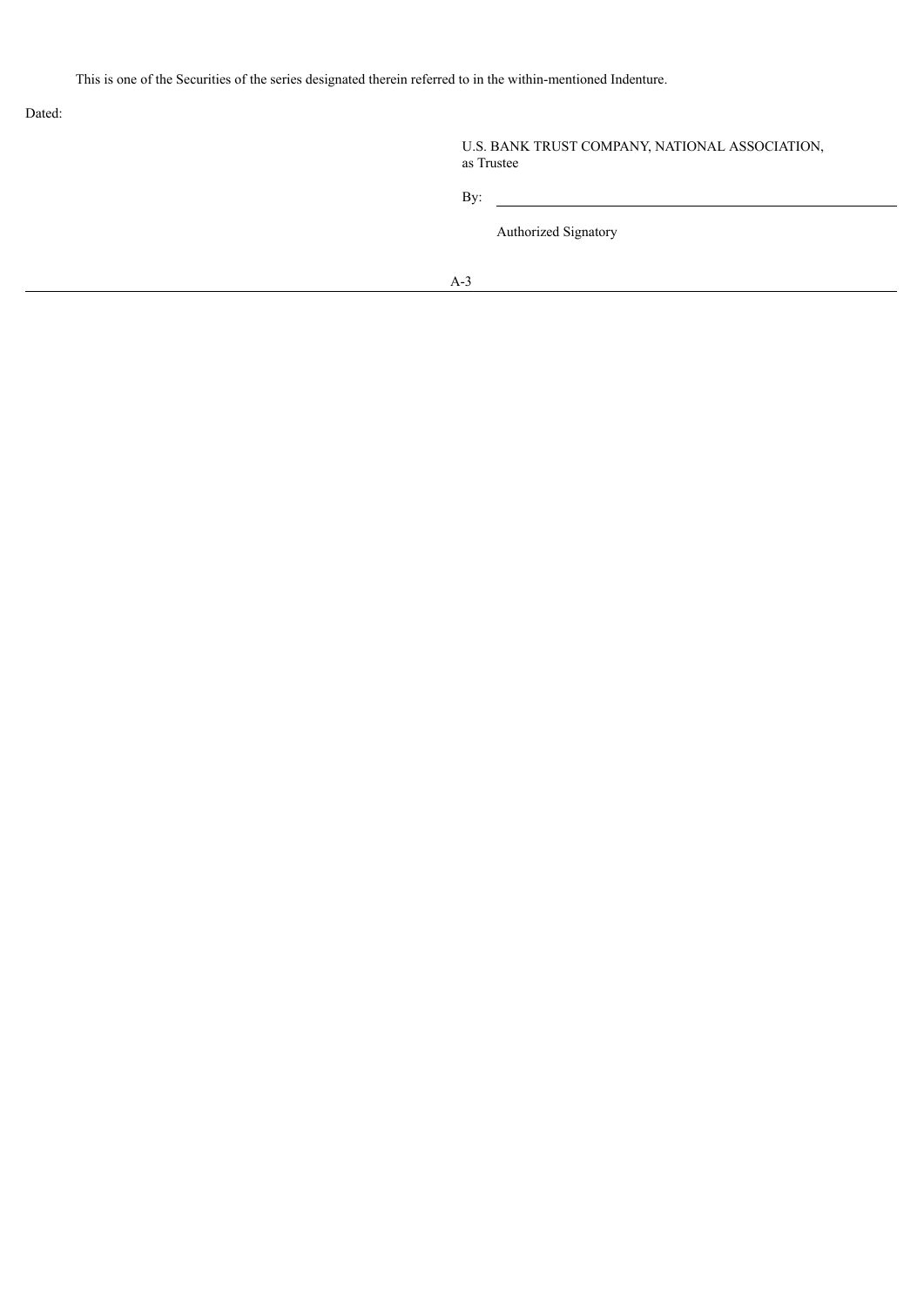#### **Horizon Technology Finance Corporation**

6.25% Notes due 2027

This Security is one of a duly authorized issue of Senior Securities of the Company (herein called the "Securities"), issued and to be issued in one or more series under an Indenture, dated as of March 23, 2012 (herein called the "Base Indenture"), between the Company and U.S. Bank Trust Company, National Association, as Trustee (herein called the "Trustee", which term includes any successor trustee under the Base Indenture), and reference is hereby made to the Base Indenture for a statement of the respective rights, limitations of rights, duties and immunities thereunder of the Company, the Trustee, and the Holders of the Securities and of the terms upon which the Securities are, and are to be, authenticated and delivered, as supplemented by the Fourth Supplemental Indenture, dated as of June 15, 2022, by and between the Company and the Trustee (herein called the "Fourth Supplemental Indenture", the Fourth Supplemental Indenture and the Base Indenture collectively are herein called the "Indenture"). In the event of any conflict between the Base Indenture and the Fourth Supplemental Indenture, the Fourth Supplemental Indenture shall govern and control.

This Security is one of the series designated on the face hereof, initially limited in aggregate principal amount to \$50,000,000

Units). Under a Board Resolution, Officers' Certificate pursuant to Board Resolutions or an indenture supplement, the Company may from time to time, without the consent of the Holders of Securities, issue additional Securities of this series (in any such case "Additional Securities") having the same ranking and the same interest rate, maturity and other terms as the Securities. Any Additional Securities and the existing Securities will constitute a single series under the Indenture and all references to the relevant Securities herein shall include the Additional Securities unless the context otherwise requires. The aggregate amount of outstanding Securities represented hereby may from time to time be reduced or increased, as appropriate, to reflect exchanges and redemptions.

The Securities of this series are subject to redemption in whole or in part at any time or from time to time, at the option of the Company, on or after June 15, 2024, at a redemption price of \$25 per security plus accrued and unpaid interest payments otherwise payable for the then-current quarterly interest period accrued to, but excluding, the date fixed for redemption.

Notice of redemption shall be given in writing and mailed, first-class postage prepaid or by overnight courier guaranteeing next-day delivery, to each Holder of the Securities to be redeemed, not less than thirty (30) nor more than sixty (60) days prior to the Redemption Date, at the Holder's address appearing in the Security Register. All notices of redemption shall contain the information set forth in Section 11.04 of the Base Indenture.

Any exercise of the Company's option to redeem the Securities shall be done in compliance with the Investment Company Act, and the rules, regulations and interpretations promulgated thereunder, to the extent applicable.

If the Company elects to redeem only a portion of the Securities, the Trustee shall determine the method for selecting the particular Securities to be redeemed, in accordance with Section 11.03 of the Base Indenture and the Investment Company Act, and the rules and regulations promulgated thereunder, to the extent applicable. In the event of redemption of this Security in part only, a new Security or Securities of this series and of like tenor for the unredeemed portion hereof shall be issued in the name of the Holder hereof upon the cancellation hereof.

Unless the Company defaults in payment of the Redemption Price, on and after the Redemption Date, interest shall cease to accrue on the Securities called for redemption.

Holders of Securities do not have the option to have the Securities repaid prior to June 15, 2027.

The Indenture contains provisions for defeasance at any time of the entire indebtedness of this Security or certain restrictive covenants and Events of Default with respect to this Security, in each case upon compliance with certain conditions set forth in the Indenture.

If an Event of Default with respect to Securities of this series shall occur and be continuing, the principal of the Securities of this series may be declared due and payable in the manner and with the effect provided in the Indenture.

A-4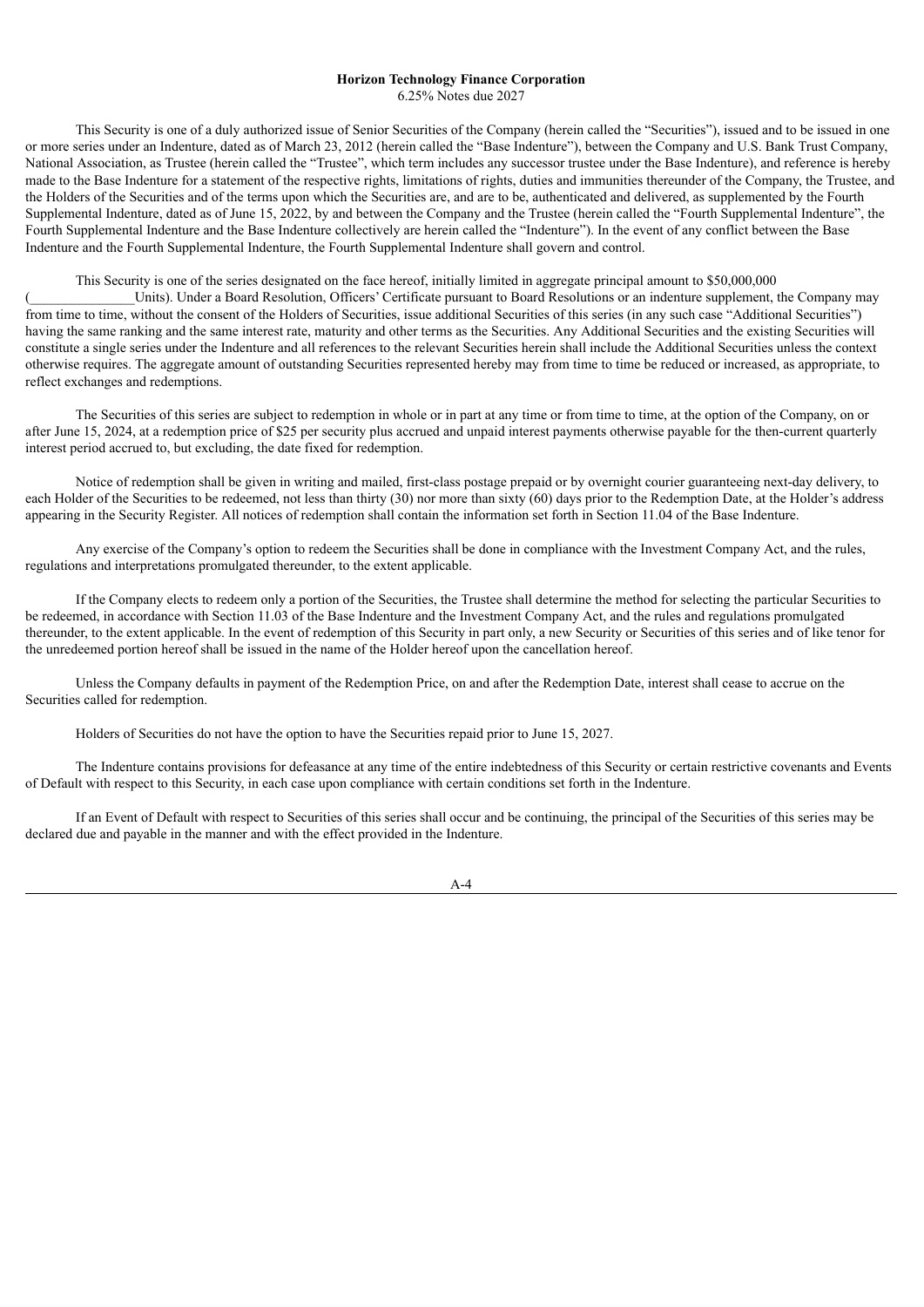The Indenture permits, with certain exceptions as therein provided, the amendment thereof and the modification of the rights and obligations of the Company and the rights of the Holders of the Securities of each series to be affected under the Indenture at any time by the Company and the Trustee with the consent of the Holders of not less than a majority in principal amount of the Securities at the time Outstanding of each series to be affected. The Indenture also contains provisions permitting the Holders of specified percentages in principal amount of the Securities of each series at the time Outstanding, on behalf of the Holders of all Securities of such series, to waive compliance by the Company with certain provisions of the Indenture and certain past defaults under the Indenture and their consequences. Any such consent or waiver by the Holder of this Security shall be conclusive and binding upon such Holder and upon all future Holders of this Security and of any Security issued upon the registration of transfer hereof or in exchange herefor or in lieu hereof, whether or not notation of such consent or waiver is made upon this Security.

As provided in and subject to the provisions of the Indenture, the Holder of this Security shall not have the right to institute any proceeding with respect to the Indenture or for the appointment of a receiver or trustee or for any other remedy thereunder, unless such Holder shall have previously given the Trustee written notice of a continuing Event of Default, other than an Event of Default referred to in Section 5.01(v) or Section 5.01(vi) of the Indenture with respect to the Company (but including an Event of Default referred to in that section solely with respect to a Significant Subsidiary, or group of Subsidiaries that in the aggregate would constitute a Significant Subsidiary of the Company), with respect to the Securities of this series, the Holders of not less than 25% in principal amount of the Securities of this series at the time Outstanding shall have made written request to the Trustee to institute proceedings in respect of such Event of Default as Trustee and offered the Trustee reasonable indemnity against the costs, expenses and liabilities to be incurred in compliance with such request, and the Trustee shall not have received from the Holders of a majority in principal amount of Securities of this series at the time Outstanding a direction inconsistent with such request, and shall have failed to institute any such proceeding, for sixty (60) days after receipt of such notice, request and offer of indemnity. The foregoing shall not apply to any suit instituted by the Holder of this Security for the enforcement of any payment of principal hereof or any premium or interest hereon on or after the respective due dates expressed herein. If an Event of Default referred to in Section  $5.01(v)$  or Section  $5.01(vi)$  of the Indenture with respect to the Company (and not solely with respect to a Significant Subsidiary, or group of Subsidiaries that in the aggregate would constitute a Significant Subsidiary of the Company) has occurred, the entire principal amount of all the Securities of this series shall automatically become due and immediately payable.

No reference herein to the Indenture and no provision of this Security or of the Indenture shall alter or impair the obligation of the Company, which is absolute and unconditional, to pay the principal of and any premium and interest on this Security at the times, place and rate, and in the coin or currency, herein prescribed.

As provided in the Indenture and subject to certain limitations therein set forth, the transfer of this Security is registrable in the Security Register, upon surrender of this Security for registration of transfer at the office or agency of the Company in any place where the principal of and any premium and interest on this Security are payable, duly endorsed by, or accompanied by a written instrument of transfer in form satisfactory to the Company and the Security Registrar duly executed by, the Holder hereof or his attorney duly authorized in writing, and thereupon one or more new Securities of this series and of like tenor, of authorized denominations and for the same aggregate principal amount, will be issued to the designated transferee or transferees.

The Securities of this series are issuable only in registered form without coupons in denominations of \$25 and any integral multiples of \$25 in excess thereof. As provided in the Indenture and subject to certain limitations therein set forth, Securities of this series are exchangeable for a like aggregate principal amount of Securities of this series and of like tenor of a different authorized denomination, as requested by the Holder surrendering the same.

No service charge shall be made for any such registration of transfer or exchange, but the Company or Trustee may require payment of a sum sufficient to cover any tax or other governmental charge payable in connection therewith.

Prior to due presentment of this Security for registration of transfer, the Company, the Trustee and any agent of the Company or the Trustee may treat the Person in whose name this Security is registered as the owner hereof for all purposes, whether or not this Security be overdue, and neither the Company, the Trustee nor any such agent shall be affected by notice to the contrary.

All terms used in this Security which are defined in the Indenture shall have the meanings assigned to them in the Indenture.

The Indenture and this Security shall be governed by and construed in accordance with the laws of the State of New York, without regard to principles of conflicts of laws.

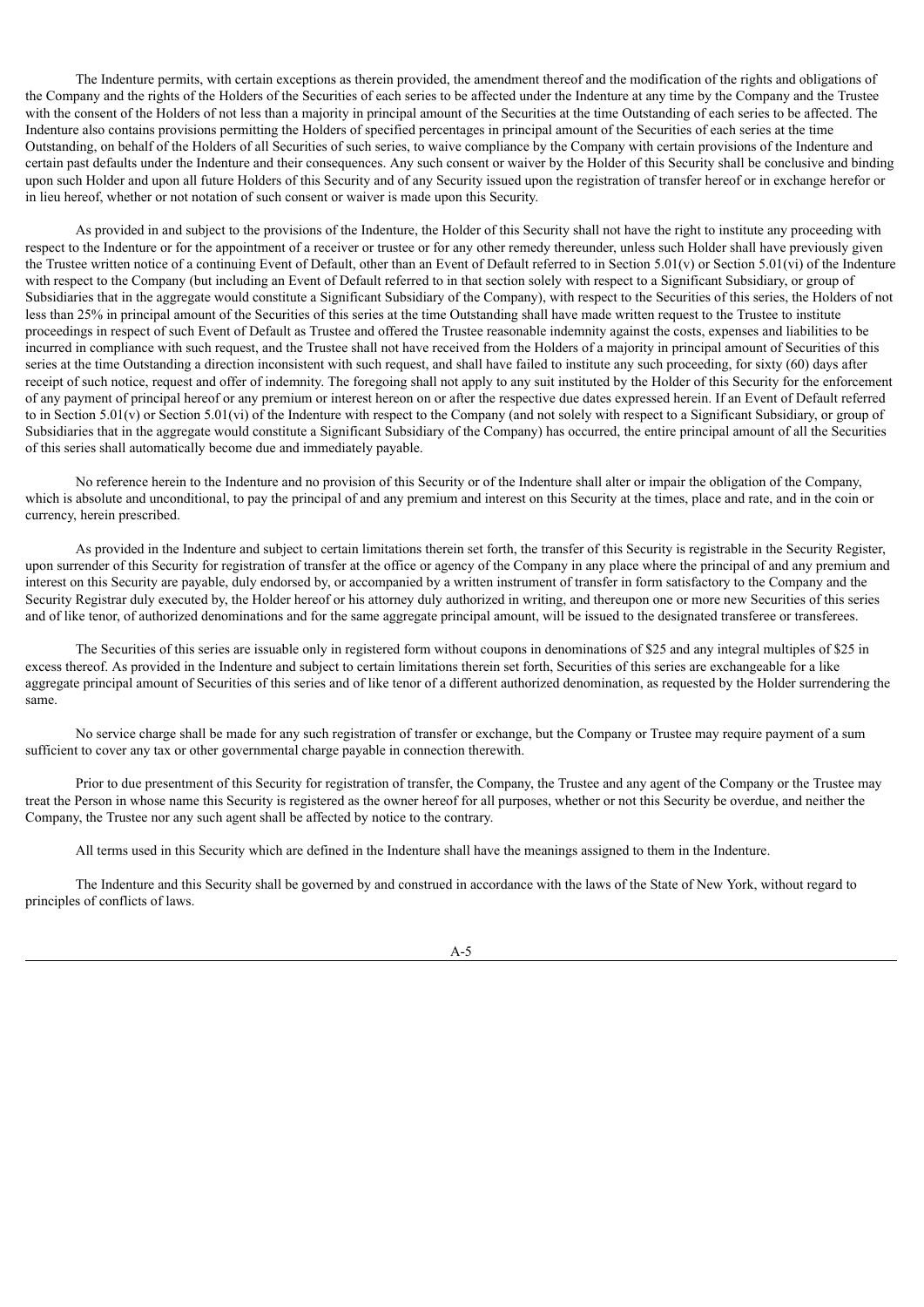

<span id="page-19-0"></span>

One International Place, 40th Floor 100 Oliver Street Boston, MA 02110-2605 +1 617 728 7100 Main +1 617 426 6567 Fax www.dechert.com

June 15, 2022

Horizon Technology Finance Corporation 312 Farmington Avenue Farmington, Connecticut 06032

Re: Registration Statement on Form N-2

Ladies and Gentlemen:

We have acted as counsel to Horizon Technology Finance Corporation, a Delaware corporation (the "Company"), in connection with the preparation and filing of a registration statement on Form N-2 (File No. 333-255716) as originally filed with the U.S. Securities and Exchange Commission (the "Commission") previously declared effective by the Commission on July 21, 2021 (the "Prospectus"), relating to the public offering of securities of the Company that may be offered by the Company from time to time as set forth in the prospectus dated June 29, 2021, which forms a part of the Registration Statement at the time it becomes effective, and as may be set forth from time to time in amounts, at prices, and on terms to be set forth in one or more supplements to the Prospectus. This opinion letter is rendered in connection with the issuance and sale by the Company of \$50,000,000 in aggregate principal amount of the Company's 6.25% Notes due 2027 (the "Notes"), as described in the prospectus supplement dated June 8, 2022 (the "Prospectus Supplement"), filed with the Commission pursuant to Rule 424 under the Securities Act. All of the Notes are to be sold by the Company as described in the Registration Statement and related Prospectus and Prospectus Supplement. This opinion letter is being furnished to the Company in accordance with the requirements of Item 25 of Form N-2 under the Investment Company Act of 1940, as amended, and no opinion is expressed herein as to any matter other than as to the legality of the Indenture (as defined below) and the Notes.

The Notes have been issued pursuant to the indenture dated as of March 23, 2012 (the "Base Indenture"), between the Company and U.S. Bank National Association, as trustee (the "Trustee"), as supplemented by the fourth supplemental indenture, dated as of June 15, 2022 (together with the Base Indenture, the "Indenture"), between the Company and the Trustee.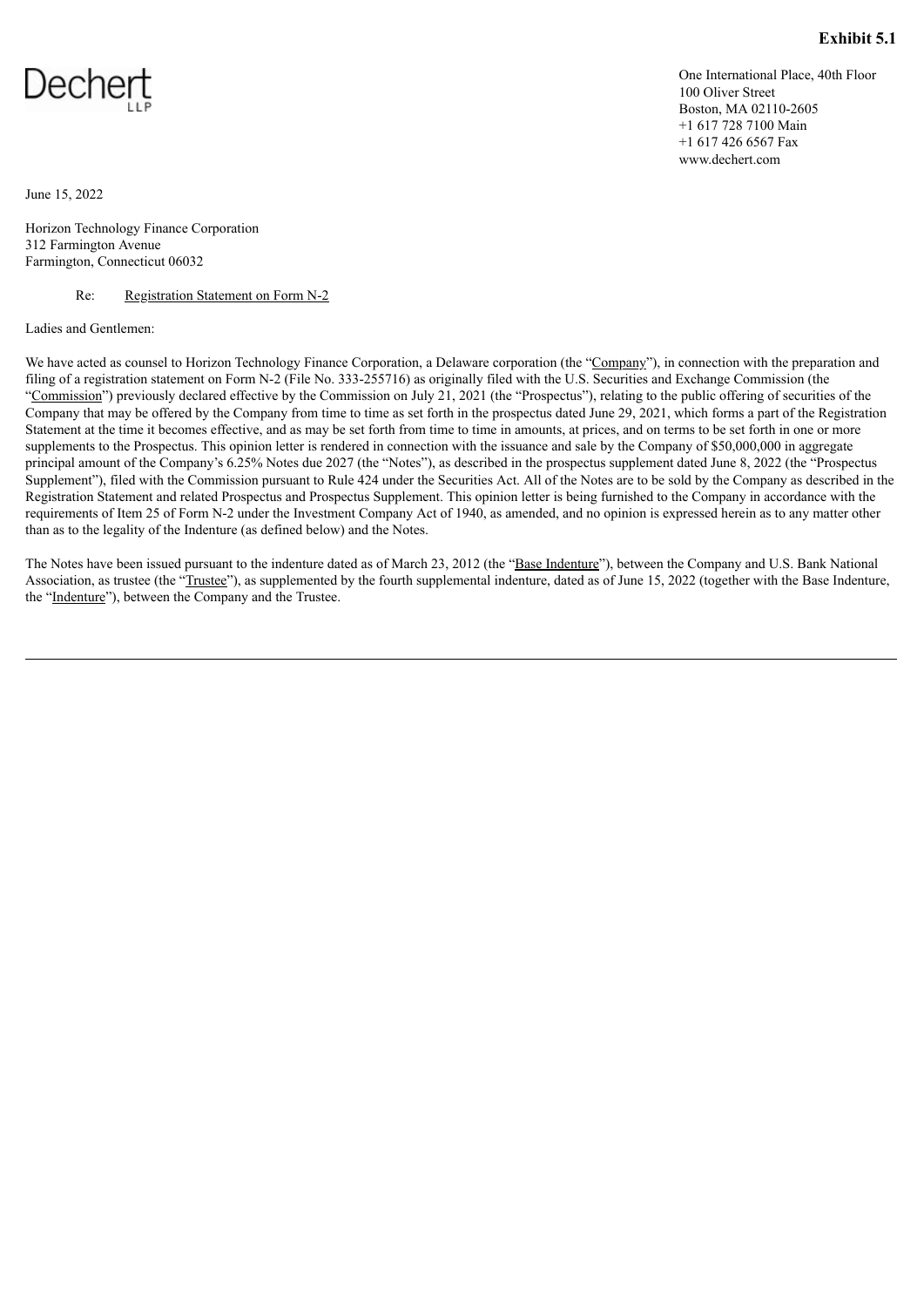In rendering the opinions expressed below, we have examined and relied on originals or copies, certified or otherwise identified to our satisfaction, of such documents, corporate records and other instruments and such agreements, certificates and receipts of public officials, certificates of officers or other representatives of the Company and others, and such other documents as we have deemed necessary or appropriate as a basis for rendering this opinion, including the following documents:

- (i) the Registration Statement;
- (ii) the Underwriting Agreement;
- (iii) the Indenture;
- (iv) a specimen copy of the form of the Notes to be issued pursuant to the Indenture;
- (v) the Amended and Restated Certificate of Incorporation of the Company;
- (vi) the Amended and Restated Bylaws of the Company;
- (vii) a certificate of good standing with respect to the Company issued by the Secretary of State of the State of Delaware as of a recent date; and
- (viii) resolutions of the board of directors of the Company relating to, among other things, the authorization and issuance of the Notes.

As to the facts upon which this opinion is based, we have relied, to the extent we deem proper, upon certificates of public officials and certificates and written statements of officers, directors, employees and representatives of the Company.

In our examination, we have assumed the genuineness of all signatures, the authenticity of all documents submitted to us as original documents and the conformity to original documents of all documents submitted to us as copies. In addition, we have assumed (i) the legal capacity of natural persons and (ii) the legal power and authority of all persons signing on behalf of the parties to all documents (other than the Company).

On the basis of the foregoing and subject to the assumptions and qualifications set forth in this letter, we are of the opinion that:

1. The Indenture has been duly authorized, executed and delivered by the Company and constitutes the valid and legally binding obligation of the Company, enforceable against the Company in accordance with its terms.

2. Assuming the Notes have been duly authenticated by the Trustee in accordance with the terms of the Indenture, the Notes constitute valid and legally binding obligations of the Company, enforceable against the Company in accordance with their terms.